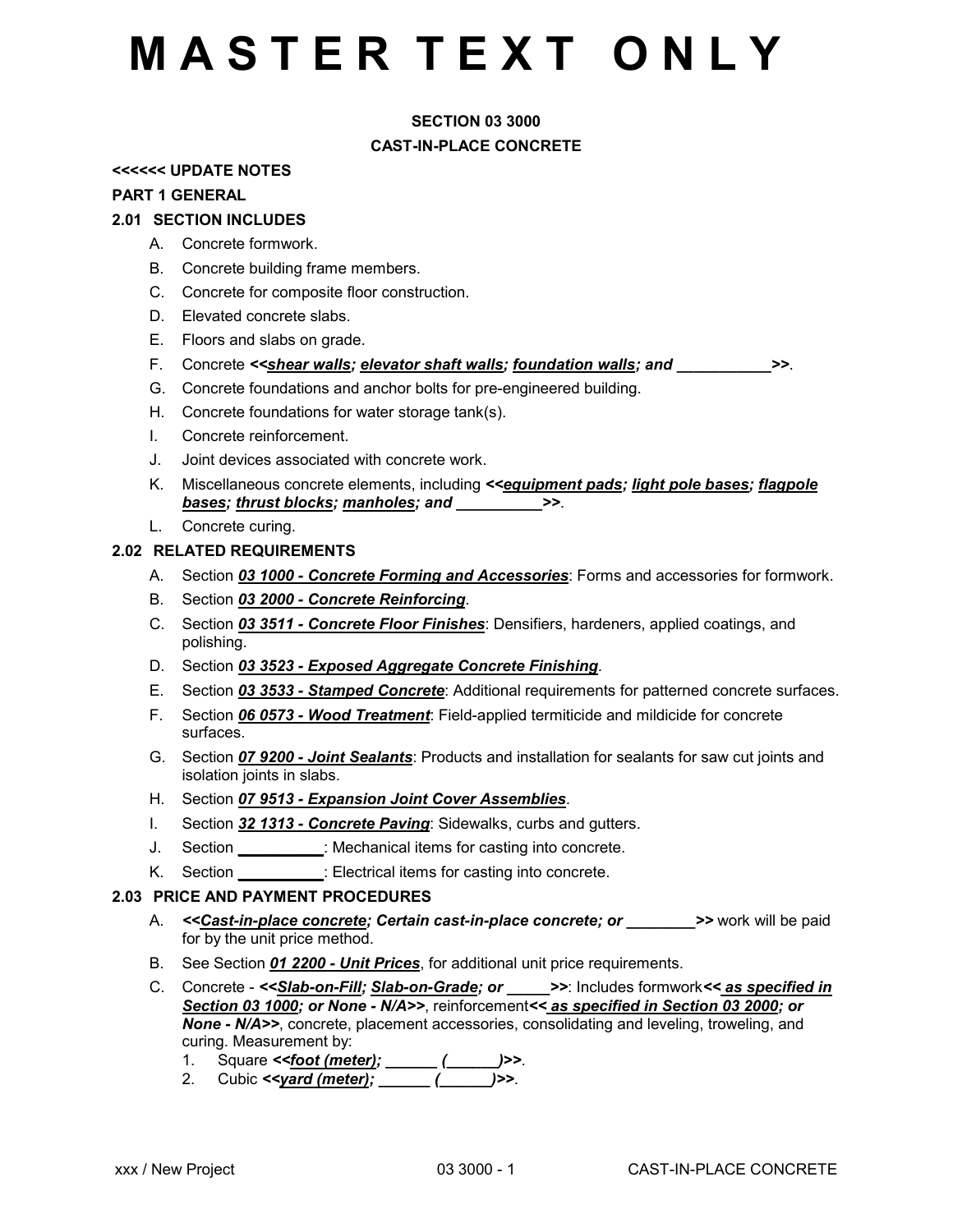- D. Concrete Vertical in Forms: Includes formwork*<< as specified in Section 03 1000; or None - N/A>>*, reinforcement*<< as specified in Section 03 2000; or None - N/A>>*, concrete, placement accessories, consolidating, and curing. Measurement by:
	- 1. Square *<<foot (meter); \_\_\_\_\_\_ (\_\_\_\_\_\_)>>*.
	- 2. Cubic *<<yard (meter); \_\_\_\_\_\_ (\_\_\_\_\_\_)>>*.
- E. Concrete Miscellaneous Locations: Includes formwork*<< as specified in Section 03 1000; or None - N/A>>*, reinforcement*<< as specified in Section 03 2000; or None - N/A>>*, concrete, placement accessories, consolidating, and curing. Measurement by:
	- 1. Square *<<foot (meter); \_\_\_\_\_\_ (\_\_\_\_\_\_)>>*.
	- 2. Cubic *<<yard (meter); \_\_\_\_\_\_ (\_\_\_\_\_\_)>>*.
- F. Concrete Grouting: Includes preparation of substrate, grout, placement, consolidating, troweling, and curing. Measurement by the cubic *<<yard (meter); \_\_\_\_ (\_\_\_\_\_)>>*.
- G. Construction Joint Devices: Includes component, accessories, and installation. Measurement by the linear  $\le$  *< foot (meter);* \_\_\_\_\_ (\_\_\_\_\_\_\_)>>.

### **2.04 REFERENCE STANDARDS**

- A. ACI 117 Standard Specifications for Tolerances for Concrete Construction and Materials; 2010.
- B. ACI 211.1 Standard Practice for Selecting Proportions for Normal, Heavyweight, and Mass Concrete; 1991 (Reapproved 2009).
- C. ACI 211.2 Standard Practice for Selecting Proportions for Structural Lightweight Concrete; 1998 (Reapproved 2004).
- D. ACI 301 Specifications for Structural Concrete; 2016.
- E. ACI 302.1R Guide for Concrete Floor and Slab Construction; 2004 (Errata 2007).
- F. ACI 304R Guide for Measuring, Mixing, Transporting, and Placing Concrete; 2000.
- G. ACI 305R Guide to Hot Weather Concreting; 2010.
- H. ACI 306R Cold Weather Concreting; 2010.
- I. ACI 308R Guide to Curing Concrete; 2001 (Reapproved 2008).
- J. ACI 318 Building Code Requirements for Structural Concrete and Commentary; 2014 (Errata 2016).
- K. ACI 347R Guide to Formwork for Concrete; 2014.
- L. ASTM A615/A615M Standard Specification for Deformed and Plain Carbon-Steel Bars for Concrete Reinforcement; 2016.
- M. ASTM A767/A767M Standard Specification for Zinc-Coated (Galvanized) Steel Bars for Concrete Reinforcement; 2009 (Reapproved 2015).
- N. ASTM A775/A775M Standard Specification for Epoxy-Coated Steel Reinforcing Bars; 2016.
- O. ASTM A884/A884M Standard Specification for Epoxy-Coated Steel Wire and Welded Wire Reinforcement; 2014.
- P. ASTM A1064/A1064M Standard Specification for Carbon-Steel Wire and Welded Wire Reinforcement, Plain and Deformed, for Concrete; 2017.
- Q. ASTM C33/C33M Standard Specification for Concrete Aggregates; 2016.
- R. ASTM C39/C39M Standard Test Method for Compressive Strength of Cylindrical Concrete Specimens; 2016b.
- S. ASTM C94/C94M Standard Specification for Ready-Mixed Concrete; 2016a.
- T. ASTM C109/C109M Standard Test Method for Compressive Strength of Hydraulic Cement Mortars (Using 2-in. or (50-mm) Cube Specimens); 2016a.
- U. ASTM C143/C143M Standard Test Method for Slump of Hydraulic-Cement Concrete; 2015a.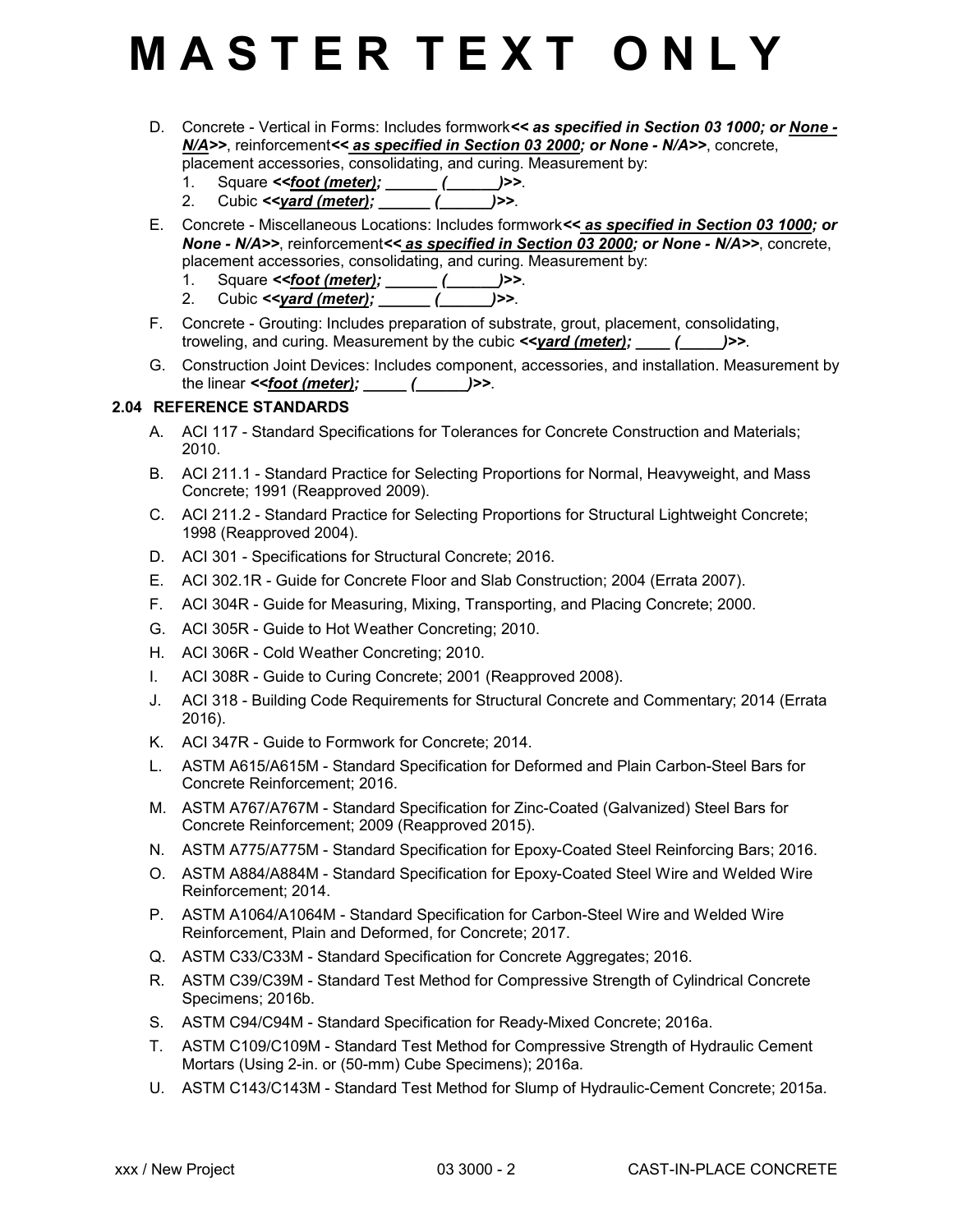- V. ASTM C150/C150M Standard Specification for Portland Cement; 2016.
- W. ASTM C171 Standard Specification for Sheet Materials for Curing Concrete; 2016.
- X. ASTM C173/C173M Standard Test Method for Air Content of Freshly Mixed Concrete by the Volumetric Method; 2016.
- Y. ASTM C260/C260M Standard Specification for Air-Entraining Admixtures for Concrete; 2010a (Reapproved 2016).
- Z. ASTM C309 Standard Specification for Liquid Membrane-Forming Compounds for Curing Concrete; 2011.
- AA. ASTM C330/C330M Standard Specification for Lightweight Aggregates for Structural Concrete; 2014.
- AB. ASTM C494/C494M Standard Specification for Chemical Admixtures for Concrete; 2016.
- AC. ASTM C579 Standard Test Methods for Compressive Strength of Chemical-Resistant Mortars, Grouts, Monolithic Surfacings, and Polymer Concretes; 2001 (Reapproved 2012).
- AD. ASTM C618 Standard Specification for Coal Fly Ash and Raw or Calcined Natural Pozzolan for Use in Concrete; 2015.
- AE. ASTM C685/C685M Standard Specification for Concrete Made by Volumetric Batching and Continuous Mixing; 2014.
- AF. ASTM C827/C827M Standard Test Method for Change in Height at Early Ages of Cylindrical Specimens of Cementitious Mixtures; 2016.
- AG. ASTM C845/C845M Standard Specification for Expansive Hydraulic Cement; 2012.
- AH. ASTM C881/C881M Standard Specification for Epoxy-Resin-Base Bonding Systems for Concrete; 2015.
- AI. ASTM C979/C979M Standard Specification for Pigments for Integrally Colored Concrete; 2016.
- AJ. ASTM C1059/C1059M Standard Specification for Latex Agents for Bonding Fresh to Hardened Concrete; 2013.
- AK. ASTM C1107/C1107M Standard Specification for Packaged Dry, Hydraulic-Cement Grout (Nonshrink); 2014a.
- AL. ASTM C1116/C1116M Standard Specification for Fiber-Reinforced Concrete; 2010a (Reapproved 2015).
- AM. ASTM C1240 Standard Specification for Silica Fume Used in Cementitious Mixtures; 2015.
- AN. ASTM C1315 Standard Specification for Liquid Membrane-Forming Compounds Having Special Properties for Curing and Sealing Concrete; 2011.
- AO. ASTM C1582/C1582M Standard Specification for Admixtures to Inhibit Chloride-Induced Corrosion of Reinforcing Steel in Concrete; 2011.
- AP. ASTM D471 Standard Test Method for Rubber Property--Effect of Liquids; 2016a.
- AQ. ASTM D695 Standard Test Method for Compressive Properties of Rigid Plastics; 2015.
- AR. ASTM D994/D994M Standard Specification for Preformed Expansion Joint Filler for Concrete (Bituminous Type); 2011 (Reapproved 2016).
- AS. ASTM D1751 Standard Specification for Preformed Expansion Joint Filler for Concrete Paving and Structural Construction (Nonextruding and Resilient Bituminous Types); 2004 (Reapproved 2013).
- AT. ASTM D1752 Standard Specification for Preformed Sponge Rubber Cork and Recycled PVC Expansion Joint Fillers for Concrete Paving and Structural Construction; 2004a (Reapproved 2013).
- AU. ASTM D2103 Standard Specification for Polyethylene Film and Sheeting; 2015.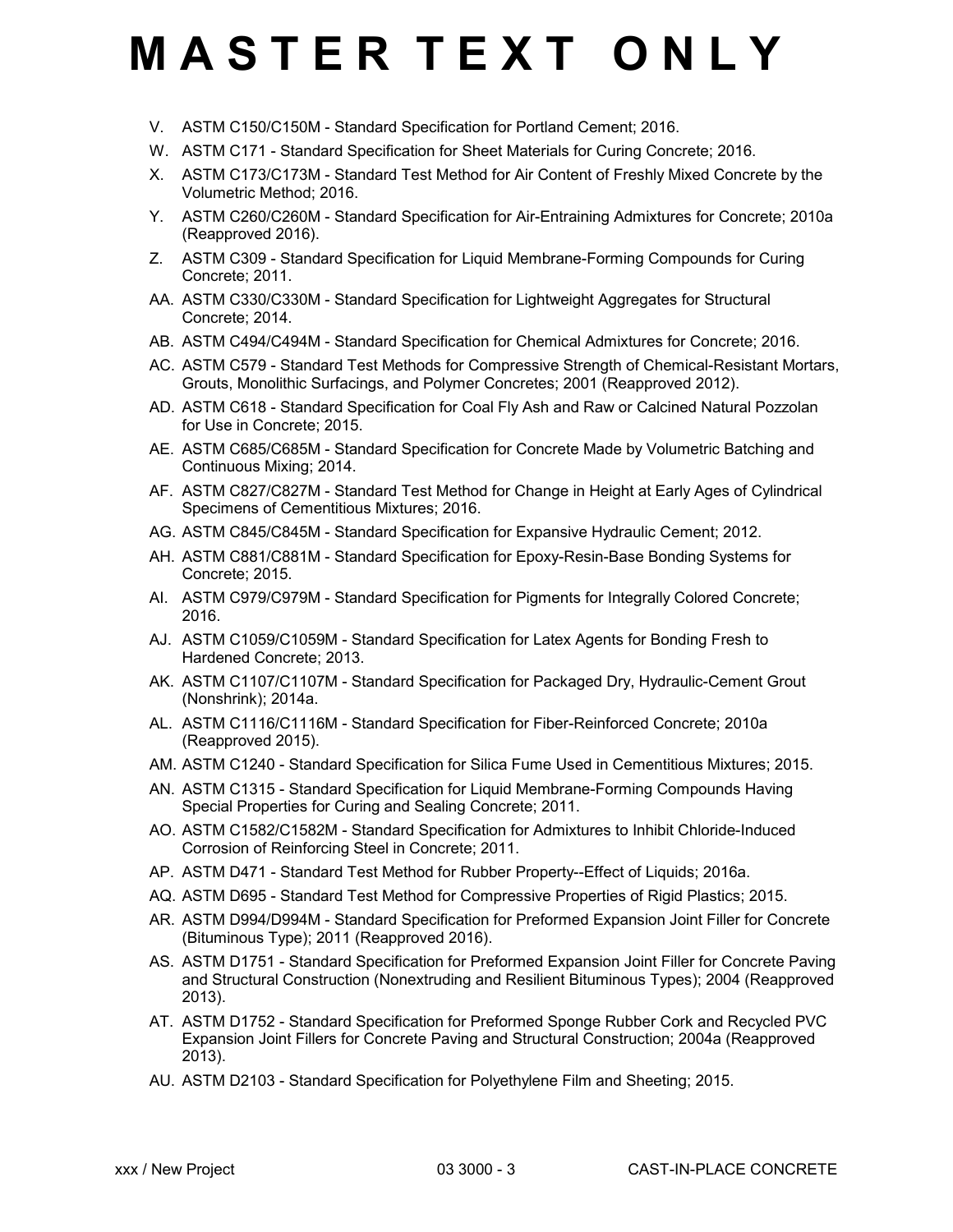- AV. ASTM D3963/D3963M Standard Specification for Fabrication and Jobsite Handling of Epoxy-Coated Steel Reinforcing Bars; 2015.
- AW. ASTM E154/E154M Standard Test Methods for Water Vapor Retarders Used in Contact with Earth Under Concrete Slabs, on Walls, or as Ground Cover; 2008a (Reapproved 2013).
- AX. ASTM E1155 Standard Test Method for Determining F(F) Floor Flatness and F(L) Floor Levelness Numbers; 2014.
- AY. ASTM E1155M Standard Test Method for Determining F(F) Floor Flatness and F(L) Floor Levelness Numbers (Metric); 2014.
- AZ. ASTM E1643 Standard Practice for Selection, Design, Installation and Inspection of Water Vapor Retarders Used in Contact with Earth or Granular Fill Under Concrete Slabs; 2011.
- BA. ASTM E1745 Standard Specification for Plastic Water Vapor Retarders Used in Contact with Soil or Granular Fill under Concrete Slabs; 2011.
- BB. ASTM E1993/E1993M Standard Specification for Bituminous Water Vapor Retarders Used in Contact with Soil or Granular Fill Under Concrete Slabs; 1998 (Reapproved 2013).
- BC. COE CRD-C 48 Method of Test for Water Permeability of Concrete; 1992.
- BD. COE CRD-C 513 COE Specifications for Rubber Waterstops; 1974.
- BE. COE CRD-C 572 Corps of Engineers Specifications for Polyvinylchloride Waterstop; 1974.
- BF. ICRI 310.2R Selecting and Specifying Concrete Surface Preparation; 2013.
- BG. NSF 61 Drinking Water System Components Health Effects; 2016.
- BH. NSF 372 Drinking Water System Components Lead Content; 2016.

#### **2.05 SUBMITTALS**

- A. See Section *01 3000 Administrative Requirements*, for submittal procedures.
- B. Product Data: Submit manufacturers' data on manufactured products showing compliance with specified requirements and installation instructions.
	- 1. For curing compounds, provide data on method of removal in the event of incompatibility with floor covering adhesives.
	- 2. For chemical-resistant waterstops, provide data on ASTM D471 test results.
- C. Mix Design: Submit proposed concrete mix design.
	- 1. Indicate proposed mix design complies with requirements of ACI 301, Section 4 Concrete Mixtures.
	- 2. Indicate proposed mix design complies with requirements of ACI 318, Chapter 5 Concrete Quality, Mixing and Placing.
- D. Samples for Pigment Color Selection: Submit manufacturer's complete sample chip set, including pigment number and required dosage rate for each color.
- E. Verification Samples: Submit sample chips of specified colors indicating pigment numbers and required dosage rates, for subsequent comparison to installed concrete.
- F. Samples: Submit samples of underslab vapor retarder to be used.
- G. Samples: Submit *<<two; or \_\_\_\_\_>>*, *<<12 inch (305 mm); \_\_\_\_\_ inch (\_\_\_\_\_ mm)>>* long samples of <<**waterstops; construction joint devices; and**
- H. Test Reports: Submit termite-resistant sheet manufacturer's summary of independent laboratory and field testing for effectiveness in subterranean termite exclusion.
- I. Manufacturer's Installation Instructions: For concrete accessories, indicate installation procedures and interface required with adjacent construction.
- J. Sustainable Design Submittals: If any wood or wood-based form materials, including supports, are permanently installed in the project, submit documentation required for sustainably harvested wood as specified in Section *01 6000 - Product Requirements*.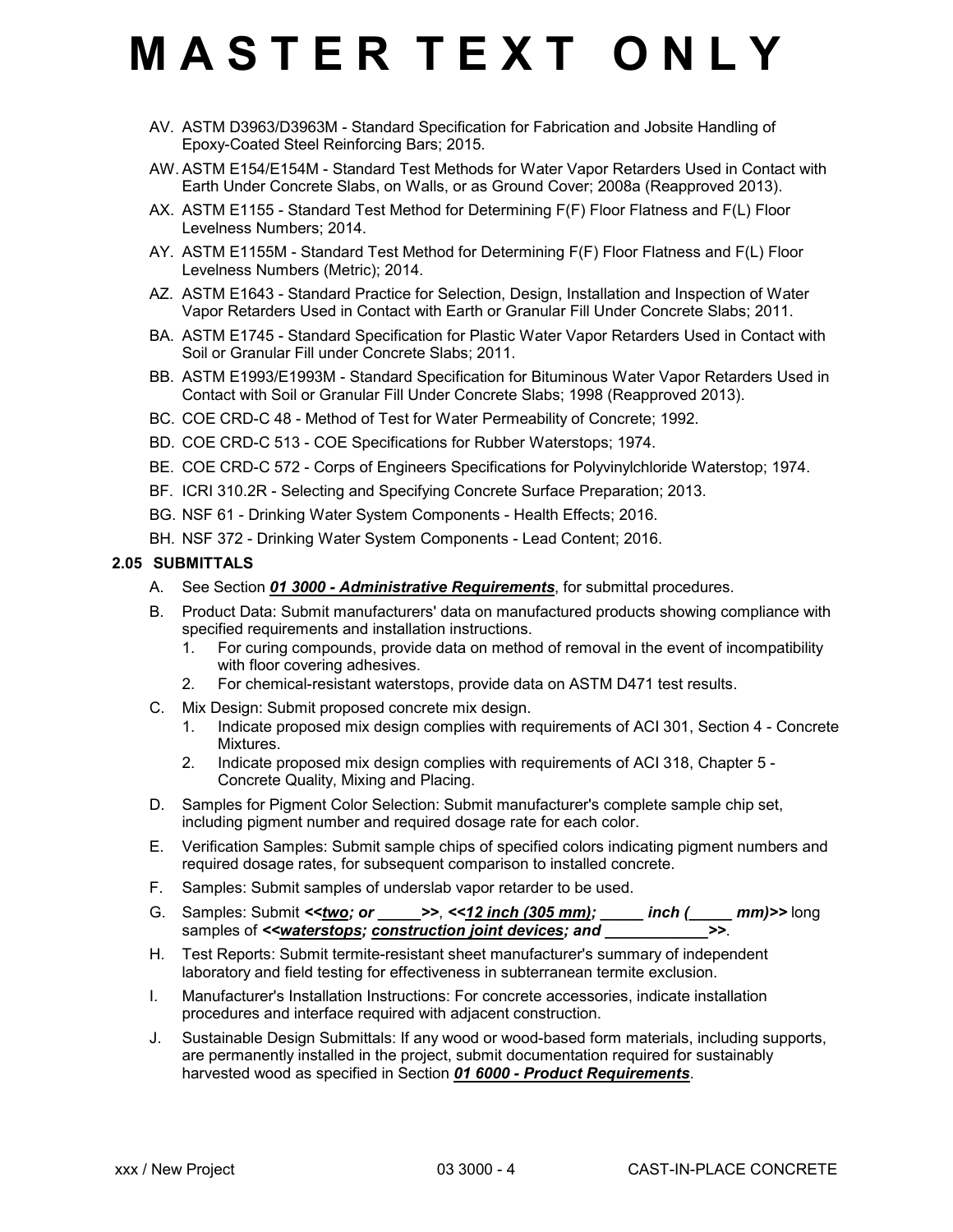- K. Sustainable Design Submittal: If any fly ash, ground granulated blast furnace slag, silica fume, rice hull ash, or other waste material is used in mix designs to replace Portland cement, submit the total volume of concrete cast in place, mix design(s) used showing the quantity of portland cement replaced, reports showing successful cylinder testing, and temperature on day of pour if cold weather mix is used*<<; use LEED New Product Content Form; or None - N/A>>*.
- L. Project Record Documents: Accurately record actual locations of embedded utilities and components that will be concealed from view upon completion of concrete work.
- M. Warranty: Submit manufacturer warranty and ensure forms have been completed in *Owner*'s name and registered with manufacturer.

### **2.06 QUALITY ASSURANCE**

- A. Perform work of this section in accordance with ACI 301 and ACI 318. 1. Maintain **<<one copy; or examples>>** of each document on site.
- B. Follow recommendations of ACI 305R when concreting during hot weather.
- C. Follow recommendations of ACI 306R when concreting during cold weather.
- D. For slabs required to include moisture vapor reduction admixture (MVRA), do not proceed with placement unless manufacturer's representative is present for *<<every; first; or* >> day of placement.

### **2.07 MOCK-UP**

- A. Construct and erect mock-up panel for architectural concrete surfaces indicated to receive special treatment or finish as result of formwork.
	- 1. Panel Size: Sufficient to illustrate full range of treatment.
	- 2. Panel Size:  $<<6$  by 6 feet (2 by 2 meters); \_\_by \_\_ feet (\_\_by \_\_ meters)>>.
	- 3. Panel Size: As indicated on drawings.
	- 4. Number of Panels: *<<2; 3; \_\_; or As indicated on drawings>>*.
	- 5. Locate *<where directed; as indicated on drawings; or* $\rightarrow$
- B. If requested by *Architect*, cast concrete against mock-up panel. Obtain acceptance of resulting surface finish prior to erecting formwork.
- C. Accepted mock-up panel is considered basis of quality for the finished work. Keep mock-up exposed to view for duration of concrete work.
- D. Mock-up **<<may; may not; or >>** remain as part of the Work.

### **2.08 WARRANTY**

- A. See Section *01 7800 Closeout Submittals*, for additional warranty requirements.
- B. Slabs with Moisture Vapor Reducing Admixture (MVRA): Provide warranty to cover the cost of flooring failures due to moisture migration from slabs for *<<ten years; life of the concrete; or*
	- **1** Include cos 1. Include cost of repair or removal of failed flooring, placement of topical moisture remediation system, and replacement of flooring with comparable flooring system.
	- 2. Provide warranty by manufacturer of MVRA matching terms of flooring adhesive or primer manufacturer's material defect warranty.
- C. Moisture Emission Reducing Curing and Sealing Compound: Provide warranty to cost of flooring delamination failures for 10 years.
	- 1. Include cost of repair or removal of failed flooring, remediation with a moisture vapor impermeable surface coating, and replacement of flooring with comparable flooring system.
- D. Termite-Resistant Vapor Barrier Sheet: Provide *<<five; or \_\_\_\_>>* year manufacturer's limited warranty.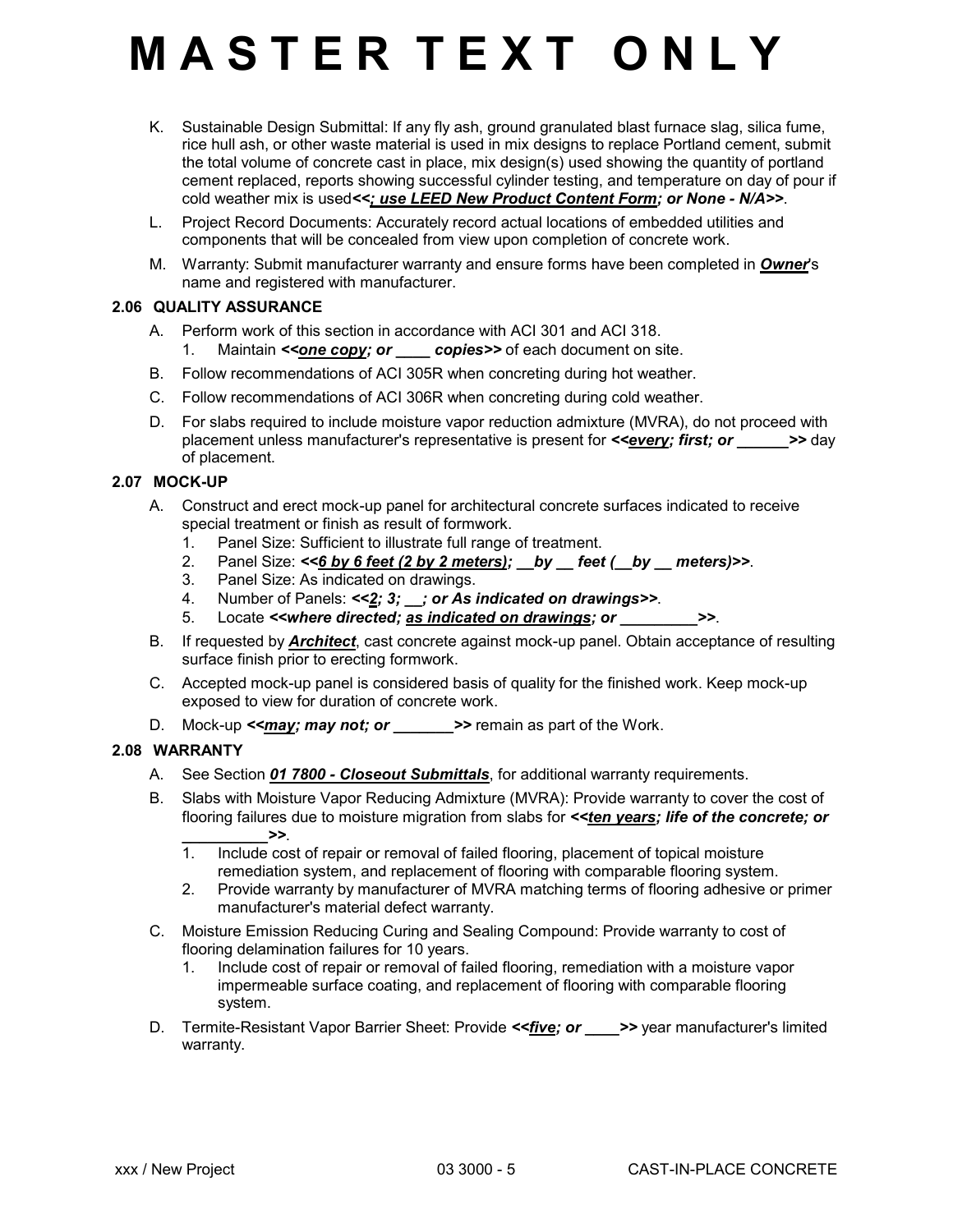### **PART 2 PRODUCTS**

#### **3.01 FORMWORK**

- A. Comply with requirements of Section *03 1000*.
- B. Formwork Design and Construction: Comply with guidelines of ACI 347R to provide formwork that will produce concrete complying with tolerances of ACI 117.
- C. Form Materials: *Contractor*'s choice of standard products with sufficient strength to withstand hydrostatic head without distortion in excess of permitted tolerances.
	- 1. Form Facing for Exposed Finish Concrete: *Contractor*'s choice of materials that will provide smooth, stain-free final appearance.
	- 2. Form Facing for Exposed Finish Concrete: *<<Steel; Preformed plastic; Fiberglass; MDO plywood; or \_\_\_\_\_\_\_\_\_>>*.
	- 3. Earth Cuts: Do not use earth cuts as forms for vertical surfaces. Natural rock formations that maintain a stable vertical edge may be used as side forms.
	- 4. Form Coating: Release agent that will not adversely affect concrete*<< or interfere with application of coatings; or None - N/A>>*.
	- 5. Form Ties: <<**Cone snap; Taper removable bolt; or \_\_\_\_\_\_\_\_>>** type that will leave no metal within <<**1-1/2 inches (38 mm); \_\_\_\_\_ inches (\_\_\_\_ mm)>>** of concrete surface.

#### **3.02 REINFORCEMENT**

- A. Comply with requirements of Section *03 2000*.
- B. Reinforcing Steel: ASTM A615/A615M, Grade *<<40 (40,000 psi) (280 MPa); 60 (60,000 psi) (420 MPa); 75 (75,000 psi) (520 MPa); 80 (80,000 psi) (550 MPa); 100 (100,000 psi) (690 MPa); \_\_\_ (\_\_\_\_\_\_\_ psi) (\_\_\_ MPa)>>*.
	- 1. Type: *<<Plain; Deformed; or \_\_\_\_>>* billet-steel bars.
	- 2. Finish: Unfinished*<<, unless otherwise indicated; as scheduled; at \_\_\_\_\_\_\_\_\_\_; \_\_\_\_\_\_\_\_\_; or None - N/A>>*.
	- 3. Finish: Galvanized in accordance with ASTM A767/A767M, Class *<<I; or II>><<, unless otherwise indicated; as scheduled; at \_\_\_\_\_\_\_\_\_; \_\_\_\_\_\_\_\_\_; or None - N/A>>*.
	- 4. Finish: Epoxy coated in accordance with ASTM A775/A775M*<<, unless otherwise indicated; as scheduled; at \_\_\_\_\_\_\_\_\_; \_\_\_\_\_\_\_\_\_\_; or None - N/A>>*.
- C. Steel Welded Wire Reinforcement (WWR): *<<Plain type, 1; Galvanized, plain type, ASTM A1064/A1064M; Deformed type, 1; Class A epoxy coated, deformed type, 1; or \_\_\_\_\_>>*.
	- 1. Form: *<<Flat Sheets; Coiled Rolls; or \_\_\_\_\_\_\_\_\_\_>>*.
	- 2. WWR Style: *<<6 x 12-W12 x W5 (152 x 305-MW77 x MW32); 4 x 8-W6 x W10 (102 x 203-MW39 x MW65); As indicated on drawings; \_\_\_\_\_ (\_\_\_\_\_)>>*.
- D. Reinforcement Accessories:
	- 1. Tie Wire: Annealed, minimum *<<16 gage, 0.0508 inch (1.29 mm); \_\_ gage, \_\_ inch (\_\_ mm)>>*.
	- 2. Chairs, Bolsters, Bar Supports, Spacers: Sized and shaped for adequate support of reinforcement during concrete placement.
	- 3. Provide *<<stainless steel; galvanized; plastic; plastic coated steel; or \_\_\_\_\_\_>>* components for placement within *<<1-1/2 inches (38 mm); \_\_\_ inches (\_\_\_ mm)>>* of weathering surfaces.

### **3.03 CONCRETE MATERIALS**

- A. Cement: ASTM C150/C150M, <<**Type I Normal; Type IA Air Entraining; Type II -***Moderate; Type IIA - Air Entraining; Type III - High Early Strength; Type IIIA - Air Entraining; Type IV - Low Heat of Hydration; Type V - Sulfate Resistant; or \_\_\_\_\_>>* Portland type. <<**Provide \_\_\_\_\_\_\_ manufactured by \_\_\_\_\_\_\_\_\_\_\_\_\_\_\_; or <u>None - N/A</u>>>** 1. Acquire all cement for entire project from same source.
- B. Blended, Expansive Hydraulic Cement: ASTM C845/C845M, *<<Type K; Type M; Type S; or \_\_\_\_\_\_\_>>*.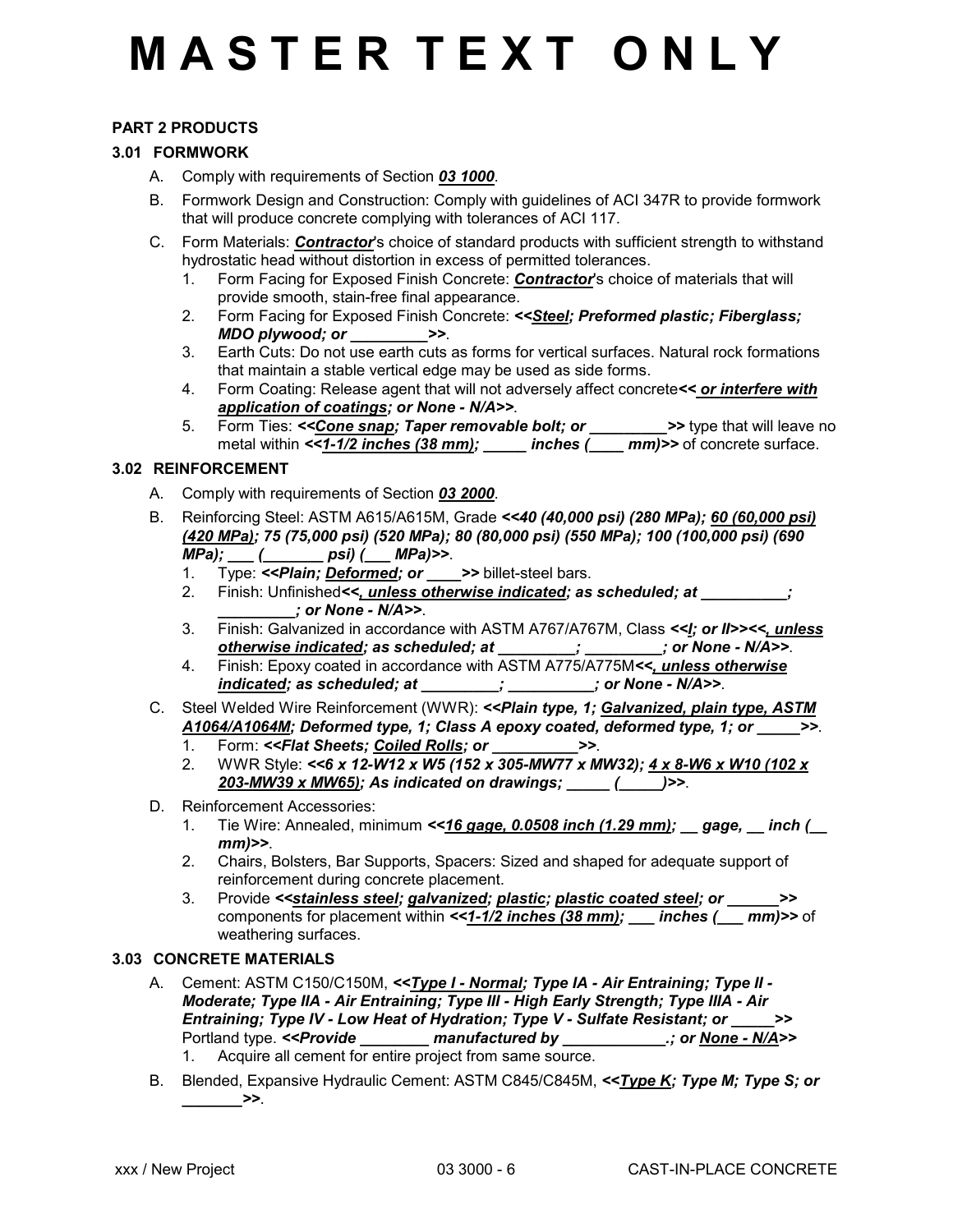- 1. Manufacturers:
	- a. CTS Cement Manufacturing Corporation*<<; Type K Cement;; \_\_\_\_\_\_; or None - N/A>>*: www.ctscement.com/sle.
	- b. Euclid Chemical Company*<<; EUCON MSA;; \_\_\_\_\_\_\_; or None N/A>>*: www.euclidchemical.com.
	- c. *\_\_\_\_\_\_\_\_\_\_*. d. *\_\_\_\_\_\_\_\_\_\_*.
	- e. Substitutions: *<<See Section 01 6000 Product Requirements; or Not permitted>>*.
- C. Fine and Coarse Aggregates: *<<ASTM C 33; or \_\_\_\_\_\_\_\_>>*.
	- 1. Acquire all aggregates for entire project from same source.
- D. Lightweight Aggregate: ASTM C330/C330M.
- E. Fly Ash: ASTM C618, Class *<<F; C; C or F; or \_\_\_\_\_\_>>*.
- F. Calcined Pozzolan: ASTM C618, Class N.
- G. Silica Fume: ASTM C1240, proportioned in accordance with ACI 211.1.
- H. Color Additives: Pure, concentrated mineral pigments specifically intended for mixing into concrete and complying with ASTM C979/C979M.
	- 1. Concentration: Base dosage rates on weight of Portland cement, fly ash, silica fume, and other cementitious materials but not aggregate or sand.
	- 2. Packaging: If pigments are to be added to mix at site, furnish pigments in premeasured disintegrating bags to minimize job site waste.
	- 3. Color(s): As indicated on drawings.
	- 4. Color(s): To match *Architect*'s sample(s) when incorporated into specified mix design(s).
	- 5. Color(s): As selected by *Architect* from manufacturer's full range.
		- a. Allow for *\_\_\_\_* different pigment colors.
		- b. Allow for up to *\_\_\_\_* percent dosage for each color.
	- 6. Color: *\_\_\_\_\_\_\_\_\_\_* at dosage rate of *\_\_\_\_* percent.
	- 7. Manufacturers:
		- a. BRICKFORM*<<; BRICKFORM Liquid Integral Color;: BRICKFORM Powdered Integral Color;; Product \_\_\_\_; or None - N/A>>*: www.brickform.com/sle.
		- b. Butterfield Color<<;  $\cdot$  ; or None N/A>>: www.butterfieldcolor.com.
		- c. Davis Colors*<<; \_\_\_\_; or None N/A>>*: www.daviscolors.com.
		- d. Euclid Chemical Company*<<; COLOR-CRETE;; \_\_\_\_\_\_\_; or None N/A>>*: www.euclidchemical.com.
		- e. Lambert Corporation<>>>: yor None N/A>>: www.lambertusa.com.
		- f. L.M. Scofield Company*<<; CHROMIX® Admixtures for Color-Conditioned® Concrete;; SCOFIELD® Integral Color SG;; \_\_\_\_\_\_\_\_\_; or None - N/A>>*: www.scofield.com.
		- g. Solomon Colors*<<; Solomon ColorFlo Liquid Colors;; Solomon Dry Integral Colors;; \_\_\_\_; or None - N/A>>*: www.solomoncolors.com/sle
		- h. *\_\_\_\_\_\_\_\_\_\_*. i. *\_\_\_\_\_\_\_\_\_\_*.
		- j. Substitutions: *<<See Section 01 6000 Product Requirements; Not permitted.; or \_\_\_\_\_\_\_\_\_\_>>*.
- I. Water: Clean and not detrimental to concrete.
- J. Structural Fiber Reinforcement: ASTM C1116/C1116M.
	- 1. Fiber Type: Alkali-resistant *<<polypropylene; synthetic; cellulose; glass fiber; or \_\_\_\_>>*.
	- 2. Fiber Length: *<<0.25 inch (6 mm); 0.5 inch (12 mm); 0.75 inch (19 mm); 1.5 inch (38 mm); 2.0 inch (50.66 mm); 2.25 inch (57 mm); 2.5 inch (63.3 mm); \_\_\_ inch (\_\_ mm)>>*, nominal.
	- 3. Manufacturers: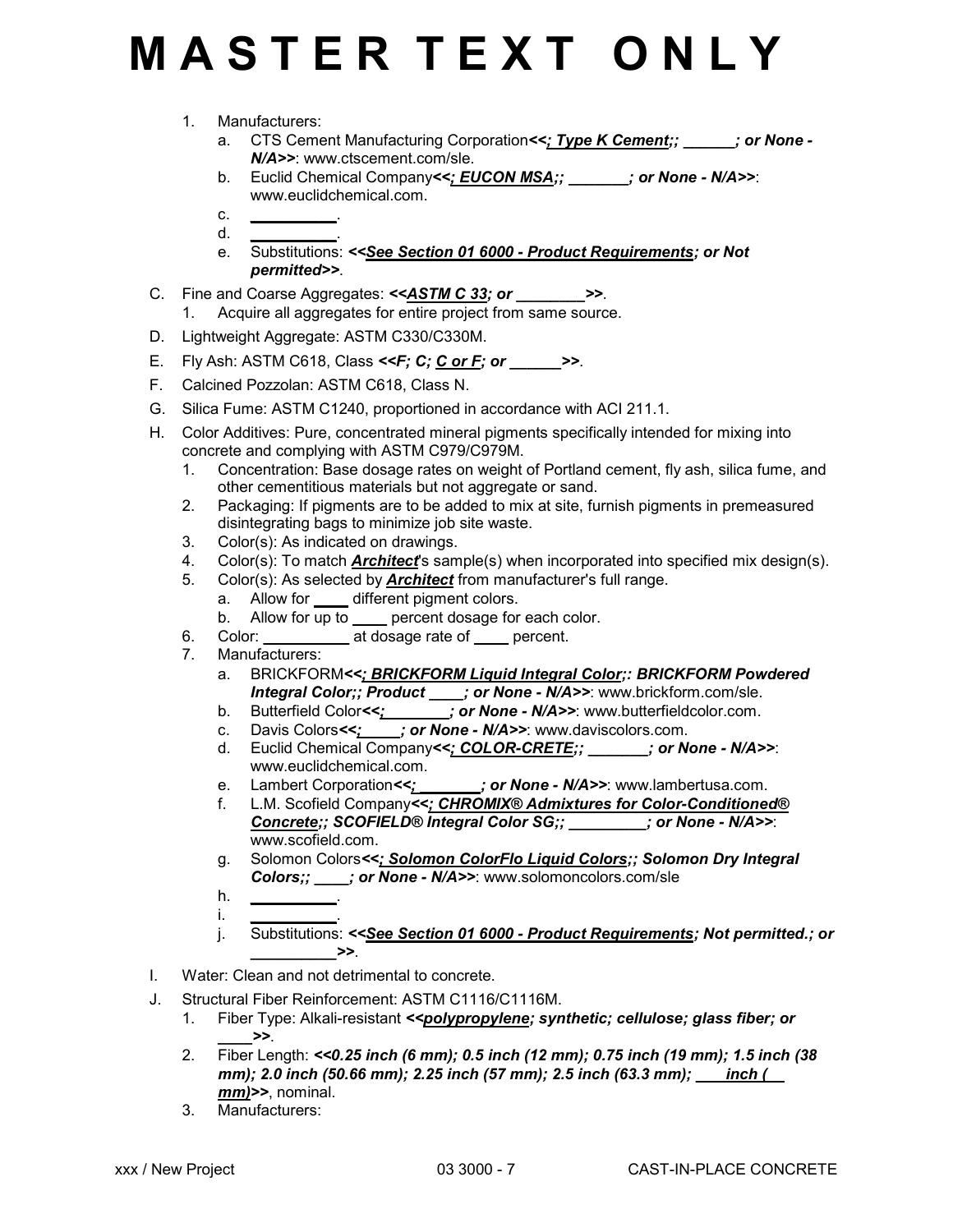- a. Euclid Chemical Company*<<; TUF-STRAND \_\_\_\_;; \_\_\_\_\_\_\_; or None N/A>>*: www.euclidchemical.com.
- b. Forta Corporation*<<; FORTA-FERRO;; GREEN-NET;; FORTA ULTRA-LITE;; ULTRA-NET;; SUPER-NET;; ECONO-NET;; MIGHTY-MONO;; NYLO-MONO;; ECONO-MONO;; \_\_\_\_; or None - N/A>>*: www.forta-ferro.com.
- c. GCP Applied Technologies*<<; STRUX 90/40;; \_\_\_; or None N/A>>*: www.gcpat.com/concrete/sle.
- d. GCP Applied Technologies*<<; STRUX BT50;; \_\_\_; or None N/A>>*: www.gcpat.com/concrete/sle.
- e. *\_\_\_\_\_\_\_\_\_\_*. f. *\_\_\_\_\_\_\_\_\_\_*.
- g. Substitutions: *<<See Section 01 6000 Product Requirements; Not permitted; or \_\_\_\_\_\_\_\_\_>>*.
- K. Early Age Crack-Control Fiber Reinforcement: ASTM C1116/C1116M.
	- 1. Fiber Type: Alkali-resistant *<<polypropylene; synthetic; cellulose; glass fiber; or \_\_\_\_>>*.
	- 2. Fiber Length: *<<0.25 inch (6 mm); 0.5 inch (12 mm); 0.75 inch (19 mm); 1.5 inch (38 mm); 2.0 inch (50.66 mm); 2.25 inch (57 mm); 2.5 inch (63.3 mm); \_\_\_ inch (\_\_ mm)>>*, nominal.
	- 3. Manufacturers:
		- a. Euclid Chemical Company<<: PSI Fiberstrand \_\_\_;; \_\_\_\_\_\_\_; or None N/A>>: www.euclidchemical.com.
		- b. GCP Applied Technologies*<<; Grace Fibers;; \_\_\_; or None N/A>>*: www.gcpat.com/concrete/sle.
		- c. GCP Applied Technologies*<<; Grace MicroFiber;; \_\_\_; or None N/A>>*: www.gcpat.com/concrete/sle.
		- d. Solomon Colors*<<; Solomon Colors UltraFiber 500;; Solomon Colors UltraFiber 302 Blend;; \_\_\_\_; or None - N/A>>*: www.solomoncolors.com/sle.
		- e. *\_\_\_\_\_\_\_\_\_\_*. f. *\_\_\_\_\_\_\_\_\_\_*.
		- g. Substitutions: *<<See Section 01 6000 Product Requirements; Not permitted; or*  $\rightarrow$

### **3.04 ADMIXTURES**

- A. Chemical Admixture Manufacturers:
	- 1. *\_\_\_\_\_\_\_\_\_\_*.
	- 2. *\_\_\_\_\_\_\_\_\_\_*. 3. Substitutions: *<<See Section 01 6000 - Product Requirements; Not permitted; or*  $\ge$
- B. Do not use chemicals that will result in soluble chloride ions in excess of 0.1 percent by weight of cement.
- C. Air Entrainment Admixture: ASTM C260/C260M.
	- 1. Manufacturers:
		- a. *\_\_\_\_\_\_\_\_\_\_*.
		- b. *\_\_\_\_\_\_\_\_\_\_*.
		- c. Substitutions: *<<See Section 01 6000 Product Requirements; Not permitted; or*  $\geq$
- D. High Range Water Reducing and Retarding Admixture: ASTM C494/C494M Type G.
	- 1. Manufacturers:
		- a. *\_\_\_\_\_\_\_\_\_\_*.
		- b. *\_\_\_\_\_\_\_\_\_\_*. c. Substitutions: *<<See Section 01 6000 - Product Requirements; Not permitted; or*  $\rightarrow$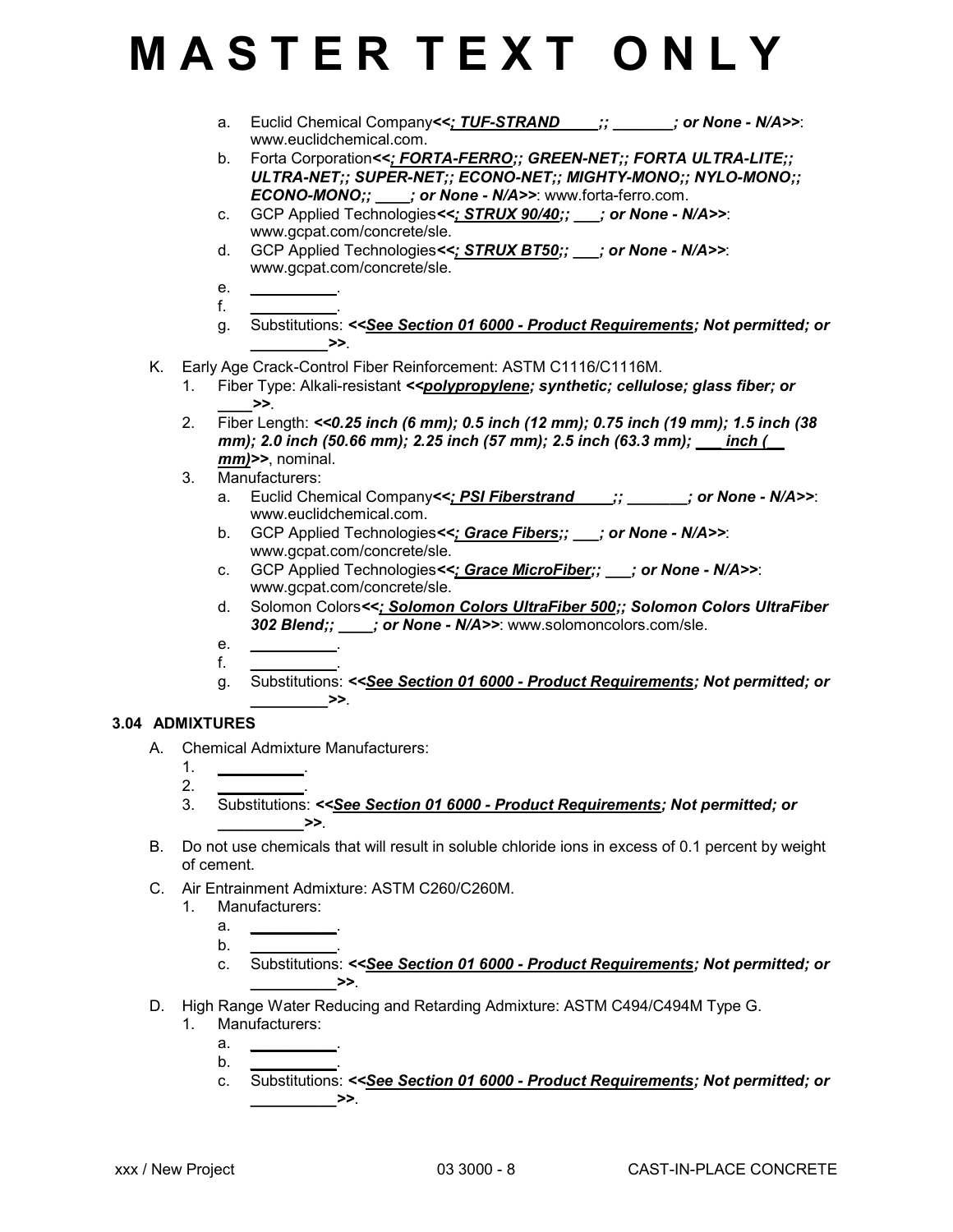- E. High Range Water Reducing Admixture: ASTM C494/C494M Type F.
	- 1. Manufacturers:
		- a. Euclid Chemical Company<<: PLASTOL 6420;; \_\_\_\_\_\_\_; or None N/A>>: www.euclidchemical.com.
		- **.** c. *\_\_\_\_\_\_\_\_\_\_*.
		- d. Substitutions: *<<See Section 01 6000 Product Requirements; Not permitted; or \_\_\_\_\_\_\_\_\_>>*.
- F. Water Reducing and Accelerating Admixture: ASTM C494/C494M Type E.
	- 1. Manufacturers:
		- a. Euclid Chemical Company<<; ACCELGUARD 80;; **example 2** or None N/A>>: www.euclidchemical.com.
		- $b<sub>r</sub>$ c. *\_\_\_\_\_\_\_\_\_\_*.
		- d. Substitutions: *<<See Section 01 6000 Product Requirements; Not permitted; or \_\_\_\_\_\_\_\_\_\_>>*.
- G. Water Reducing and Retarding Admixture: ASTM C494/C494M Type D.
	- 1. Provide pigmented type, with ASTM C979/C979M inorganic pigments.
	- 2. Manufacturers:
		- a. *\_\_\_\_\_\_\_\_\_\_*.
		- b. *\_\_\_\_\_\_\_\_\_\_*.
		- c. Substitutions: *<<See Section 01 6000 Product Requirements; Not permitted; or \_\_\_\_\_\_\_\_\_>>*.
- H. Accelerating Admixture: ASTM C494/C494M Type C.
	- 1. Manufacturers:
		- a. W.R. Meadows, Inc*<<; Hydraset;; Hydraset-Free (without calcium chloride);; \_\_\_\_\_\_; or None - N/A>>*: www.wrmeadows.com/sle.
		- $b<sub>z</sub>$ c. *\_\_\_\_\_\_\_\_\_\_*.
		- d. Substitutions: *<<See Section 01 6000 Product Requirements; Not permitted; or \_\_\_\_\_\_\_\_\_>>*.
- I. Retarding Admixture: ASTM C494/C494M Type B.
	- 1. Manufacturers:
		- a. *\_\_\_\_\_\_\_\_\_\_*.
		- $b<sub>1</sub>$
		- c. Substitutions: *<<See Section 01 6000 Product Requirements; Not permitted; or*  $\rightarrow$
- J. Water Reducing Admixture: ASTM C494/C494M Type A.
	- 1. Manufacturers:
		- a. Euclid Chemical Company*<<; EUCON NW;; \_\_\_\_\_\_\_; or None N/A>>*: www.euclidchemical.com.
		- b. *\_\_\_\_\_\_\_\_\_\_*.
		- c. *\_\_\_\_\_\_\_\_\_\_*.
		- d. Substitutions: *<<See Section 01 6000 Product Requirements; Not permitted; or \_\_\_\_\_\_\_\_\_>>*.
- K. Shrinkage Reducing Admixture:
	- 1. ASTM C494/C494M, Type S.<br>2. Manufacturers:
	- Manufacturers:
		- a. Euclid Chemical Company*<<; Eucon SRA Floor;; \_\_\_\_\_\_\_; or None N/A>>*: www.euclidchemical.com.
		- b. Euclid Chemical Company<<; Eucon SRA-XT;;  $\cdot$  ; or None N/A>>: www.euclidchemical.com.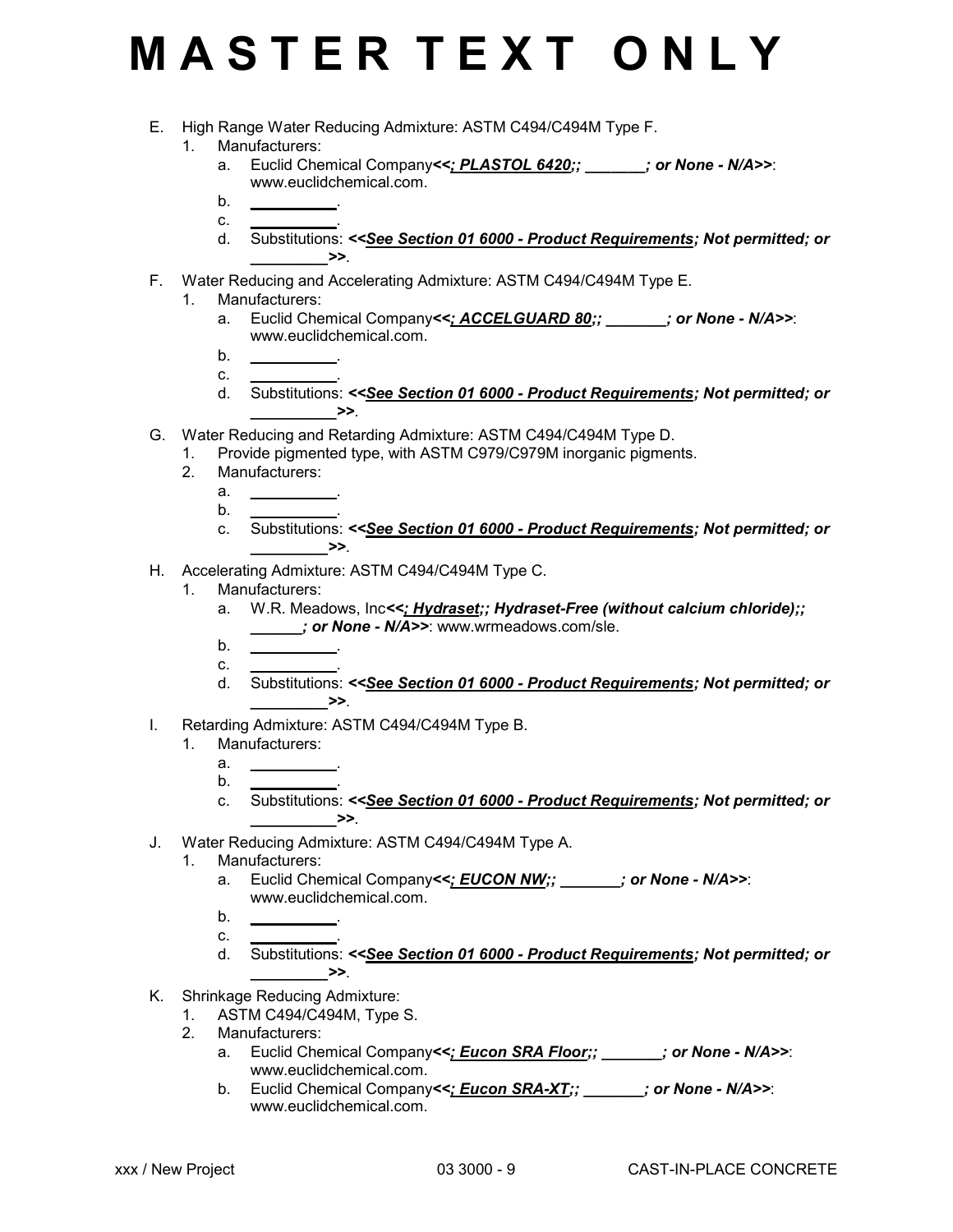- c. GCP Applied Technologies*<<; Eclipse Floor 200;; \_\_\_; or None N/A>>*: www.gcpat.com/concrete/sle.
- d. GCP Applied Technologies*<<; Eclipse 4500;; \_\_\_; or None N/A>>*: www.gcpat.com/concrete/sle.
- e. *\_\_\_\_\_\_\_\_\_\_*. f. *\_\_\_\_\_\_\_\_\_\_*.
- g. Substitutions: *<<See Section 01 6000 Product Requirements; Not permitted; or \_\_\_\_\_\_\_\_\_>>*.
- L. Shrinkage Compensating Admixture: For on site production of concrete with ASTM C845/C845M, *<<Type K; Type M; Type S; or \_\_\_\_\_\_\_>>* cement.
	- 1. Manufacturers:
		- a. CTS Cement Manufacturing Corporation*<<; Komponent;; \_\_\_\_\_\_; or None N/A>>*: www.ctscement.com/sle.
		- b. *\_\_\_\_\_\_\_\_\_\_*. c. *\_\_\_\_\_\_\_\_\_\_*.
		- d. Substitutions: *<<See Section 01 6000 Product Requirements; or Not permitted>>*.
- M. Shrinkage Compensating Admixture with Fiber Reinforcement: For on site production of concrete with ASTM C845/C845M, *<<Type K; Type M; Type S; or \_\_\_\_\_\_\_>>* cement with integral fiber reinforcement.
	- 1. Manufacturers:
		- a. CTS Cement Manufacturing Corporation*<<; System K;; \_\_\_\_\_\_; or None N/A>>*: www.ctscement.com/sle.
		- b. *\_\_\_\_\_\_\_\_\_\_*.
		- c. *\_\_\_\_\_\_\_\_\_\_*.
		- d. Substitutions: *<<See Section 01 6000 Product Requirements; or Not permitted>>*.
- N. Corrosion Inhibiting Admixture:
	- 1. ASTM C494/C494M, Type C.
	- 2. ASTM C1582/C1582M.
	- 3. Manufacturers:
		- a. Euclid Chemical Company<<; **EUCON CIA**;; **accompany** or **None N/A>>**: www.euclidchemical.com.
		- b. GCP Applied Technologies*<<; DCI;; DCI S;; \_\_\_; or None N/A>>*: www.gcpat.com/concrete/sle.
		- c. GCP Applied Technologies*<<; DCI; ; DCI S;; \_\_\_; or None N/A>>*: www.gcpat.com/concrete/sle.
		- d. *\_\_\_\_\_\_\_\_\_\_*. e. *\_\_\_\_\_\_\_\_\_\_*.
		- f. Substitutions: *<<See Section 01 6000 Product Requirements; Not permitted; or*  $\rightarrow$
- O. Microbiologically-Induced Corrosion Inhibiting Admixture: Resists growth of bacteria and fungi on or inside concrete.
	- 1. Manufacturers:
		- a. ConShield Technologies, Inc<<; ConShield HD;;  $\cdot$  ; or None N/A>>: www.conshield.com/sle.
		- b. *\_\_\_\_\_\_\_\_\_\_*.
		- c. *\_\_\_\_\_\_\_\_\_\_*. d. Substitutions: *<<See Section 01 6000 - Product Requirements; Not permitted; or*  $\rightarrow$
- P. Moisture Vapor Reduction Admixture (MVRA): Liquid, inorganic admixture free of volatile organic compounds (VOCs) and formulated to close capillary systems formed during curing to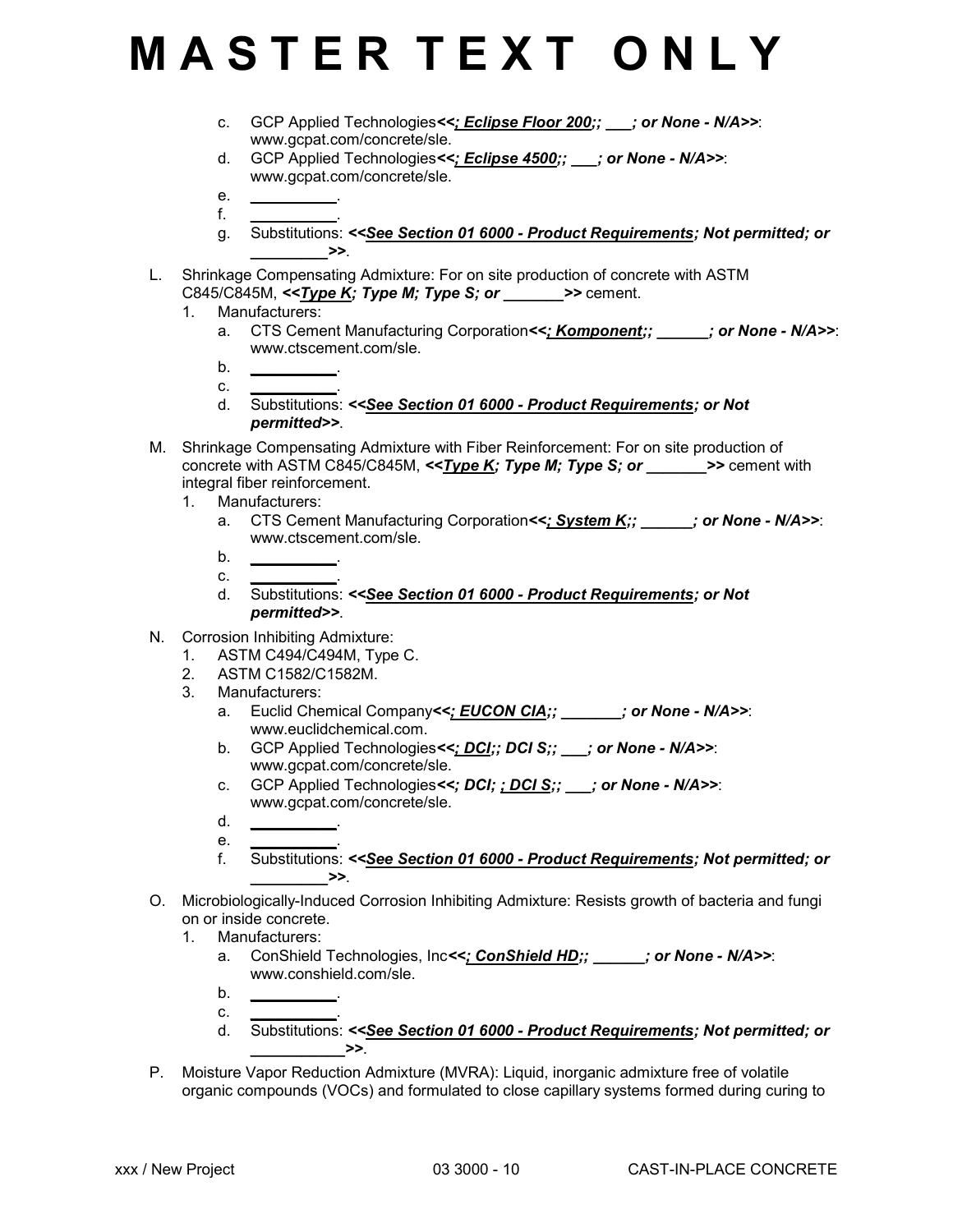reduce moisture vapor emission and transmission, with no adverse effect on concrete properties.

- 1. Provide admixture in slabs to receive adhesively applied flooring*<<None N/A; or roofing; or \_\_\_\_\_\_\_\_\_\_\_\_\_\_\_>>.*
- 2. Manufacturers:
	- a. Barrier One, Inc<<; Barrier One Moisture Vapor Reduction Admixture;; \_\_\_\_\_\_; *or None - N/A>>*: www.barrierone.com.
	- b. Hycrete, Inc<<; V1000;;  $\cdots$ ; or None N/A>>: www.hycrete.com.
	- c. Specialty Products Group*<<; Vapor Lock 20/20;; \_\_\_\_\_\_; or None N/A>>*: www.spggogreen.com.
	- d. *\_\_\_\_\_\_\_\_\_\_*. e. *\_\_\_\_\_\_\_\_\_\_*.
	- f. Substitutions: *<<See Section 01 6000 Product Requirements; Not permitted; or*  $\rightarrow$
- Q. Waterproofing Admixture: Admixture formulated to reduce permeability to liquid water, with no adverse effect on concrete properties.
	- 1. Admixture Composition: Crystalline, functioning by growth of crystals in capillary pores.
	- 2. Admixture Composition: Hydrophobic polymer waterproofing and corrosion inhibitor, functioning by closing concrete pores and chemical bonding.
	- 3. Permeability of Cured Concrete: No measurable leakage when tested in accordance with COE CRD-C 48 at *<<350 feet (106 m); \_\_\_\_ feet (\_\_\_\_ m)>>* of head; provide test reports.
	- 4. Potable Water Contact Approval: NSF certification for use on structures holding potable water, based on testing in accordance with NSF 61 and NSF 372.
	- 5. Manufacturers:
		- a. Aquafin, Inc<<;  $\cdots$  ; or None N/A>>: www.aquafin.net.
		- b. ConShield Technologies, Inc*<<; Crystal X;; \_\_\_\_\_\_; or None N/A>>*: www.conshield.com/sle.
		- c. Euclid Chemical Company*<<; Eucon Vandex AM-10;; \_\_\_\_\_\_\_; or None N/A>>*: www.euclidchemical.com.
		- d. Hycrete, Inc*<<; W1000;; \_\_\_\_\_\_; or None N/A>>*: www.hycrete.com.
		- e. PENETRON International, Ltd, distributed by GCP Applied Technologies*<<; PENETRON Admix;; \_\_\_\_\_\_\_\_\_; or None - N/A>>*: www.penetron.com; www.gcpat.com/sle.
		- f. Specialty Products Group*<<; Vapor Lock 20/21;; \_\_\_\_\_\_; or None N/A>>*: www.spggogreen.com.
		- g. W.R. Meadows, Inc; ADI-CON CW Plus: www.wrmeadows.com/sle.
		- h. Xypex Chemical Corporation*<<; XYPEX Admix C-500;; \_\_\_\_; or None N/A>>*: www.xypex.com.
		- i. *\_\_\_\_\_\_\_\_\_\_*.
		- j. *\_\_\_\_\_\_\_\_\_\_*. k. Substitutions: *<<See Section 01 6000 - Product Requirements; Not permitted; or*  $\rightarrow$

### **3.05 ACCESSORY MATERIALS**

- A. Underslab Vapor Retarder: Multi-layer, fabric-, cord-, grid-, or aluminum-reinforced polyethylene or equivalent, complying with ASTM E1745,  $\leq$ Class A; Class B; Class C; or \_\_\_\_\_\_\_\_>>; stated by manufacturer as suitable for installation in contact with soil or granular fill under concrete slabs. The use of single ply polyethylene is prohibited.
	- 1. Installation: Comply with ASTM E1643.
	- 2. Accessory Products: Vapor retarder manufacturer's recommended tape, adhesive, mastic, prefabricated boots, etc., for sealing seams and penetrations in vapor retarder.
	- 3. Manufacturers: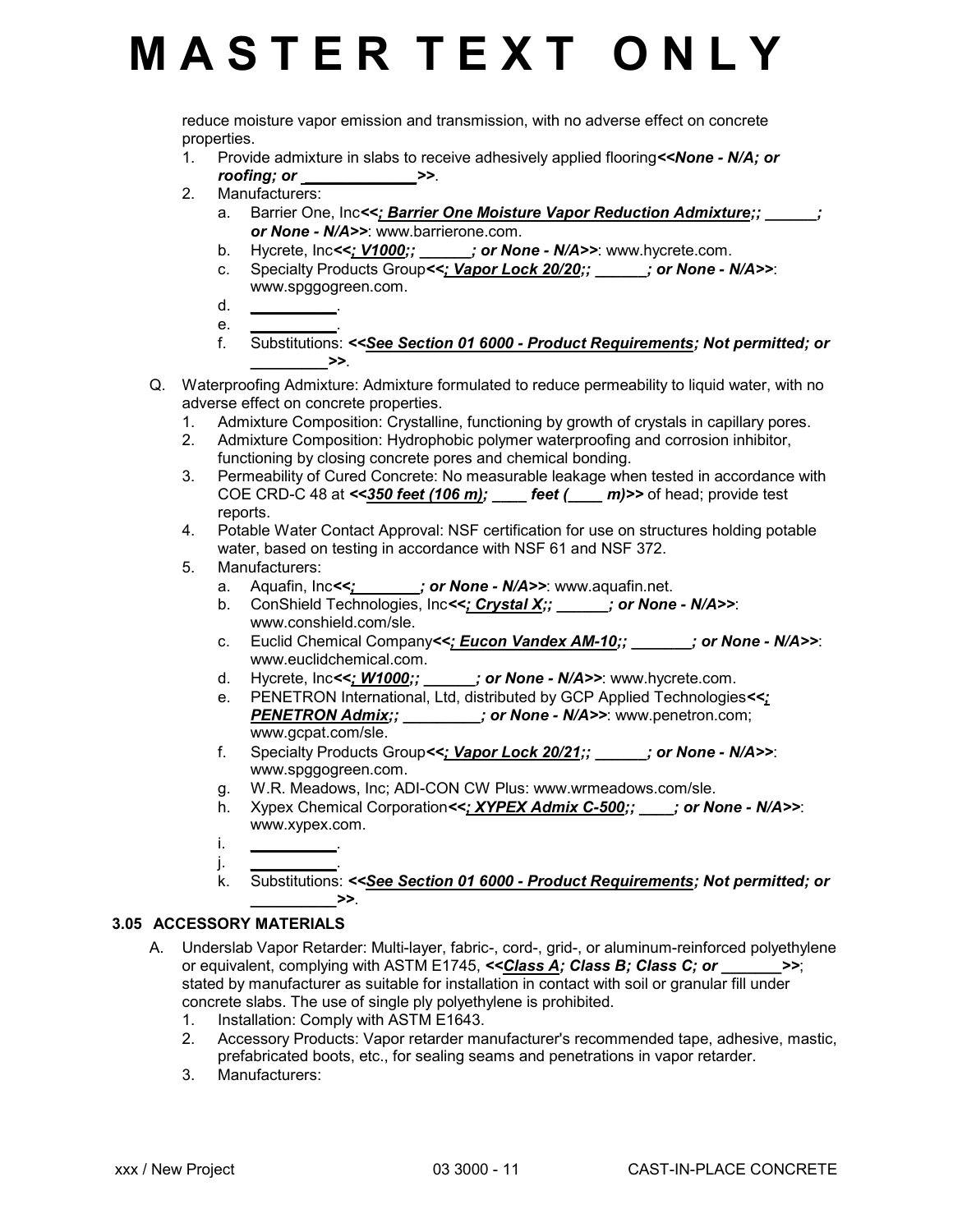- a. Fortifiber Building Systems Group*<<; Moistop Ultra 10;; \_\_\_\_; or None N/A>>*: www.fortifiber.com/sle.
- b. Fortifiber Building Systems Group*<<; Moistop Ultra 15;; \_\_\_\_; or None N/A>>*: www.fortifiber.com/sle.
- c. Insulation Solutions, Inc; Viper VaporCheck II 15-mil (Class A): www.insulationsolutions.com.
- d. Insulation Solutions, Inc; Viper VaporCheck II 10-mil (Class A): www.insulationsolutions.com.
- e. Insulation Solutions, Inc; Viper VaporCheck II 10-mil (Class C): www.insulationsolutions.com.
- f. Stego Industries, LLC*<<; \_\_\_\_; or None N/A>>*: www.stegoindustries.com.
- g. W.R. Meadows, Inc; PERMINATOR *<<Class A 15 mils (0.38 mm); Class A 10 mils (0.25 mm); \_\_\_\_ (\_\_\_\_); or \_\_\_\_\_\_>>*: www.wrmeadows.com/sle.
- h. *\_\_\_\_\_\_\_\_\_\_*. i. *\_\_\_\_\_\_\_\_\_\_*.
- j. Substitutions: *<<See Section 01 6000 Product Requirements; Not permitted; or*  $\rightarrow$
- B. Termite-Resistant Vapor Barrier Sheet: Plastic sheet, complying with ASTM E1745, <<*Class C; or*  $\rightarrow$  >>; stated by manufacturer as suitable for installation in contact with soil or granular fill under concrete slabs, and for exclusion of subterranean termites.
	- 1. Installation: Comply with ASTM E1643.
	- 2. Accessory Products: Vapor retarder manufacturer's recommended tape, adhesive, prefabricated boots, etc., for sealing seams and penetrations in vapor retarder.
	- 3. Manufacturers:
		- a. Stego Technology LLC*<<; Pango Wrap;; \_\_\_\_; or None N/A>> <<with Pango Tape; with Pango Claw Tape; or \_\_\_\_>>*: www.stegoindustries.com.
		- b. *\_\_\_\_\_\_\_\_\_\_*.
		- c. *\_\_\_\_\_\_\_\_\_\_*. d. Substitutions: *<<See Section 01 6000 - Product Requirements; or Not permitted>>*.
- C. Insulated Underslab Vapor Retarder: Multi-layer product of high density closed-cell foam and high density polyethylene bubble sandwiched between outer layers of aluminum-reinforced polyethylene or equivalent, stated by manufacturer as suitable for installation in contact with soil or granular fill under concrete slabs. The use of single ply polyethylene is prohibited.
	- 1. Installation: Comply with ASTM E1643.
	- 2. Accessory Products: Vapor retarder manufacturer's recommended tape, adhesive, mastic, prefabricated boots, etc., for sealing seams and penetrations in vapor retarder.
	- 3. Manufacturers:
		- a. Insulation Solutions, Inc*<<; Insul-Tarp;; \_\_\_\_; or None N/A>>*: www.insulationsolutions.com.
		- b. *\_\_\_\_\_\_\_\_\_\_*.
		- c. *\_\_\_\_\_\_\_\_\_\_*. d. Substitutions: *<<See Section 01 6000 - Product Requirements; Not permitted; or*  $\rightarrow$
- D. Underslab Waterproofing and Vapor Retarder: Semi-rigid bituminous membrane, seven-ply, complying with ASTM E1993/E1993M.
	- 1. Composition: Weather-resistant coated, permanently bonded bituminous core board composed of an inner core, suspended and sealed within high melt point asphalt-impregnated felt, with glass mat liner and polyethylene anti-stick sheet.
	- 2. Permeance: *<<0.002 perms (0.1 ng/(Pa s sq m)); \_\_\_\_\_ perms (\_\_\_\_\_ ng/(Pa s sq m))>>*, maximum.
	- 3. Tensile Strength: *<<140 pounds-force/inch (24.5 kN/m); \_\_\_\_\_ pounds-force/inch (\_\_\_\_\_ kN/m)>>*, minimum.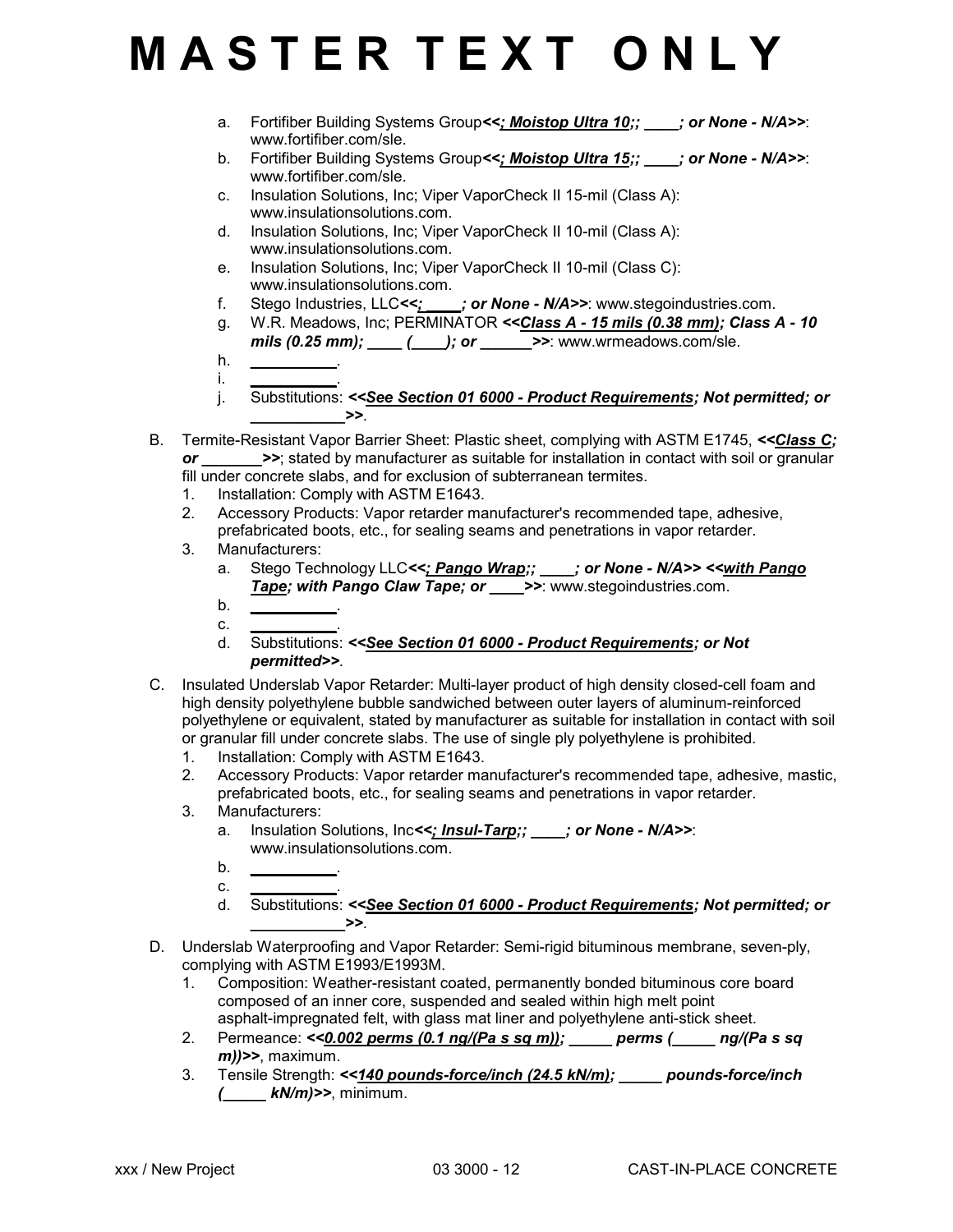- 4. Puncture Resistance: *<<90 pounds-force (400 N); \_\_\_\_\_ pounds-force (\_\_\_\_\_ N)>>*, minimum, when tested in accordance with ASTM E154/E154M.
- 5. Accessory Products: Vapor retarder manufacturer's recommended tape, adhesive, mastic, prefabricated boots, etc., for sealing seams and penetrations.
- 6. Manufacturers:
	- a. W.R. Meadows, Inc; PRECON-Blindside/Underslab Membrane: www.wrmeadows.com/sle.
	- b. W.R. Meadows, Inc; PREMOULDED MEMBRANE VAPOR SEAL with PLASMATIC CORE: www.wrmeadows.com/sle.
	- c. *\_\_\_\_\_\_\_\_\_\_*.
	- d. *\_\_\_\_\_\_\_\_\_\_*.
	- e. Substitutions: *<<See Section 01 6000 Product Requirements; Not permitted; or \_\_\_\_\_\_\_\_\_\_\_>>*.
- E. Non-Shrink Cementitious Grout: Premixed compound consisting of non-metallic aggregate, cement, water reducing and plasticizing agents.
	- 1. Grout: Comply with ASTM C1107/C1107M.
	- 2. Height Change, Plastic State; when tested according to ASTM C827/C827M:
		- a. Maximum: Plus <<4; or > > percent.
		- b. Minimum: Plus  $\leq 1$ ; or  $\geq$  > percent.
	- 3. Minimum Compressive Strength at 48 Hours, ASTM C109/C109M: *<<2,000 pounds per square inch (13.7 MPa); \_\_\_\_ pounds per square inch (\_\_\_\_ MPa)>>*.
	- 4. Minimum Compressive Strength at 48 Hours: *<<2,000 pounds per square inch (13.7 MPa); \_\_\_\_ pounds per square inch (\_\_\_\_ MPa)>>*.
	- 5. Minimum Compressive Strength at 28 Days, ASTM C109/C109M: *<<7,000 pounds per square inch (48 MPa); \_\_\_\_ pounds per square inch (\_\_\_\_ MPa)>>*.
	- 6. Minimum Compressive Strength at 28 Days: *<<7,000 pounds per square inch (48 MPa); \_\_\_\_ pounds per square inch (\_\_\_\_ MPa)>>*.
	- 7. Products containing aluminum powder are not permitted.<br>8. Products:
	- Products:
		- a. *\_\_\_\_\_\_\_\_\_\_*.
	- b. *\_\_\_\_\_\_\_\_\_\_*. 9. Flowable Products:
		- a. Dayton Superior Corporation; Sure-Grip High Performance Grout: www.daytonsuperior.com.
		- b. Dayton Superior Corporation; Sure-Grip Precision Grout: www.daytonsuperior.com.
		- c. Dayton Superior Corporation; 1107 Advantage Grout: www.daytonsuperior.com.
		- d. Dayton Superior Corporation; Multipurpose Grout: www.daytonsuperior.com.
		- e. Euclid Chemical Company*<<; NS GROUT;; \_\_\_\_\_\_\_; or None N/A>>*: www.euclidchemical.com.
		- f. Five Star Products, Inc*<<; Five Star Fluid Grout 100;; \_\_\_\_; or None N/A>>*: www.fivestarproducts.com.
		- g. Kaufman Products Inc; SureGrout: www.kaufmanproducts.net.
		- h. L&M Construction Chemicals, Inc, a subsidiary of Laticrete International, Inc.*<<; DURAGROUT;; \_\_\_\_\_\_\_; or None - N/A>>*:

www.laticrete.com/our-products/concrete-construction-chemicals/#sle.

- i. ProSpec, an Oldcastle brand*<<; C-1107 Construction Grout;; \_\_\_\_\_; or None - N/A>>*: www.prospec.com.
- j. The QUIKRETE Companies*<<; QUIKRETE® Exterior Use Anchoring Cement;; \_\_\_\_\_\_\_\_\_\_\_\_; or None - N/A>>*: www.quikrete.com.
- k. SpecChem, LLC*<<; SC Precision Grout;; SC Multipurpose Grout;; \_\_\_\_\_\_\_; or None - N/A>>*: www.specchemllc.com/sle.
- l. SpecChem, LLC*<<; SpecRock;; \_\_\_\_\_\_\_; or None N/A>>*: www.specchemllc.com/sle.
- m. W. R. Meadows, Inc; 588-10K: www.wrmeadows.com/sle.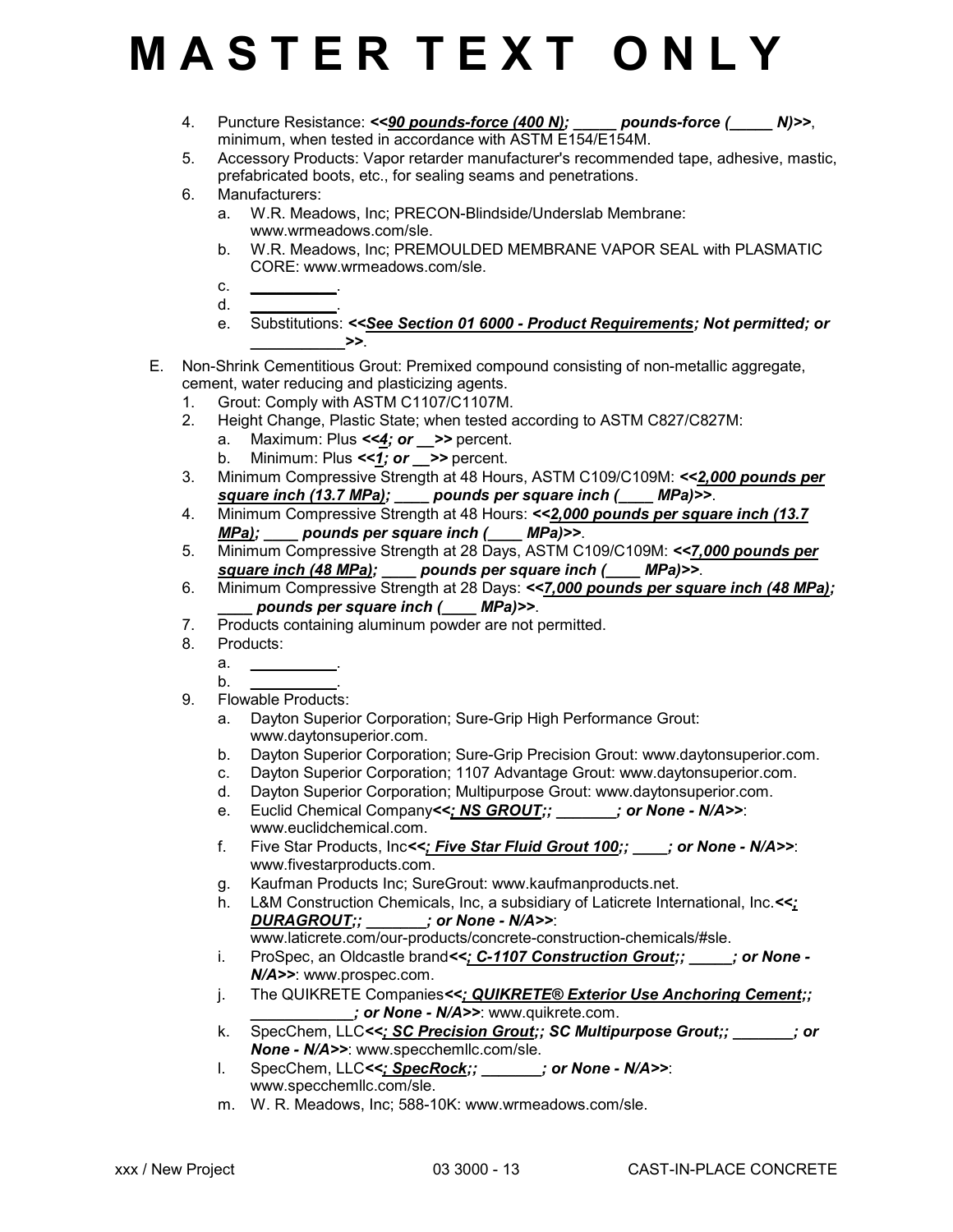- n. W. R. Meadows, Inc; 1428 HP: www.wrmeadows.com/sle.
- o. W. R. Meadows, Inc; CG-86: www.wrmeadows.com/sle.
- p. W. R. Meadows, Inc; Speed-E-Roc: www.wrmeadows.com/sle.
- q. *\_\_\_\_\_\_\_\_\_\_*. r. *\_\_\_\_\_\_\_\_\_\_*.
- s. Substitutions: *<<See Section 01 6000 Product Requirements; Not permitted; or*  $\rightarrow$
- 10. Low-Slump, Dry Pack Products:
	- a. Euclid Chemical Company<<; DRY PACK GROUT;;  $\blacksquare$ ; or None N/A>>: www.euclidchemical.com.
	- b. Dayton Superior Corporation; Dri Pak Precast Grout: www.daytonsuperior.com.
	- c. Dayton Superior Corporation; Turbo Grout HP 12: www.daytonsuperior.com.
	- d. Dayton Superior Corporation; Turbo Grout LT 12: www.daytonsuperior.com.
	- e. Five Star Products, Inc*<<; Five Star Grout;; \_\_\_\_; or None N/A>>*: www.fivestarproducts.com.
	- f. L&M Construction Chemicals, Inc, a subsidiary of Laticrete International, Inc*<<; Duragrout;; \_\_\_\_\_\_\_; or None - N/A>>*: www.lmcc.com.
	- g. The QUIKRETE Companies*<<; QUIKRETE® FastSet™ Non-Shrink Grout;; QUIKRETE® Non-Shrink Precision Grout;; QUIKRETE® Non-Shrink General* Purpose Grout;; \_\_\_\_\_\_\_\_\_\_; or None - N/A>>: www.quikrete.com.
	- h. SpecChem, LLC*<<; SC Multipurpose Grout;; \_\_\_\_\_\_\_; or None N/A>>*: www.specchemllc.com/sle.
	- i. W. R. Meadows, Inc; PAC-IT: www.wrmeadows.com/sle.
	- j. *\_\_\_\_\_\_\_\_\_\_*.
	- k. *\_\_\_\_\_\_\_\_\_\_*.
	- l. Substitutions: *<<See Section 01 6000 Product Requirements; Not permitted; or \_\_\_\_\_\_\_\_\_\_\_>>*.
- F. Non-Shrink Epoxy Grout: Moisture-insensitive, two-part; consisting of epoxy resin, non-metallic aggregate, and activator.
	- 1. Composition: High solids content material exhibiting positive expansion when tested in accordance with ASTM C827/C827M.
		- a. Maximum Height Change: Plus <<4; or >> percent.
		- b. Minimum Height Change: Plus <<1; or >> percent.
	- 2. Minimum Compressive Strength at 7 days, ASTM C579: *<<12,000 pounds per square inch (82.7 MPa); 16,000 pounds per square inch (110.3 MPa); \_\_\_\_ pounds per square inch (\_\_\_\_ MPa)>>*.
	- 3. Minimum Compressive Strength at 7 days, ASTM D695: *<<12,000 pounds per square inch (82.7 MPa); \_\_\_\_ pounds per square inch (\_\_\_\_ MPa)>>*.
	- 4. Manufacturers:
		- a. Euclid Chemical Company<<; E3-DEEP POUR;; E3-FLOWABLE;;  $\cdot$  ; or *None - N/A>>*: www.euclidchemical.com.
		- b. Dayton Superior Corporation; Epoxy Grout J55: www.daytonsuperior.com.
		- c. Dayton Superior Corporation; Pro-Poxy 2000 NS: www.daytonsuperior.com.
		- d. Dayton Superior Corporation; Pro-Poxy 2000 DP: www.daytonsuperior.com.
		- e. Five Star Products, Inc*<<; Five Star DP Epoxy Grout;; \_\_\_\_; or None N/A>>*: www.fivestarproducts.com.
		- f. Five Star Products, Inc*<<; Five Star HP Epoxy Grout;; \_\_\_\_; or None N/A>>*: www.fivestarproducts.com.
		- g. SpecChem, LLC*<<; SpecPoxy Grout;; \_\_\_\_\_\_\_; or None N/A>>*: www.specchemllc.com/sle.
		- h. W.R. Meadows, Inc; REZI-WELD 3/2: www.wrmeadows.com/sle.
		- i. *\_\_\_\_\_\_\_\_\_\_*. j. *\_\_\_\_\_\_\_\_\_\_*.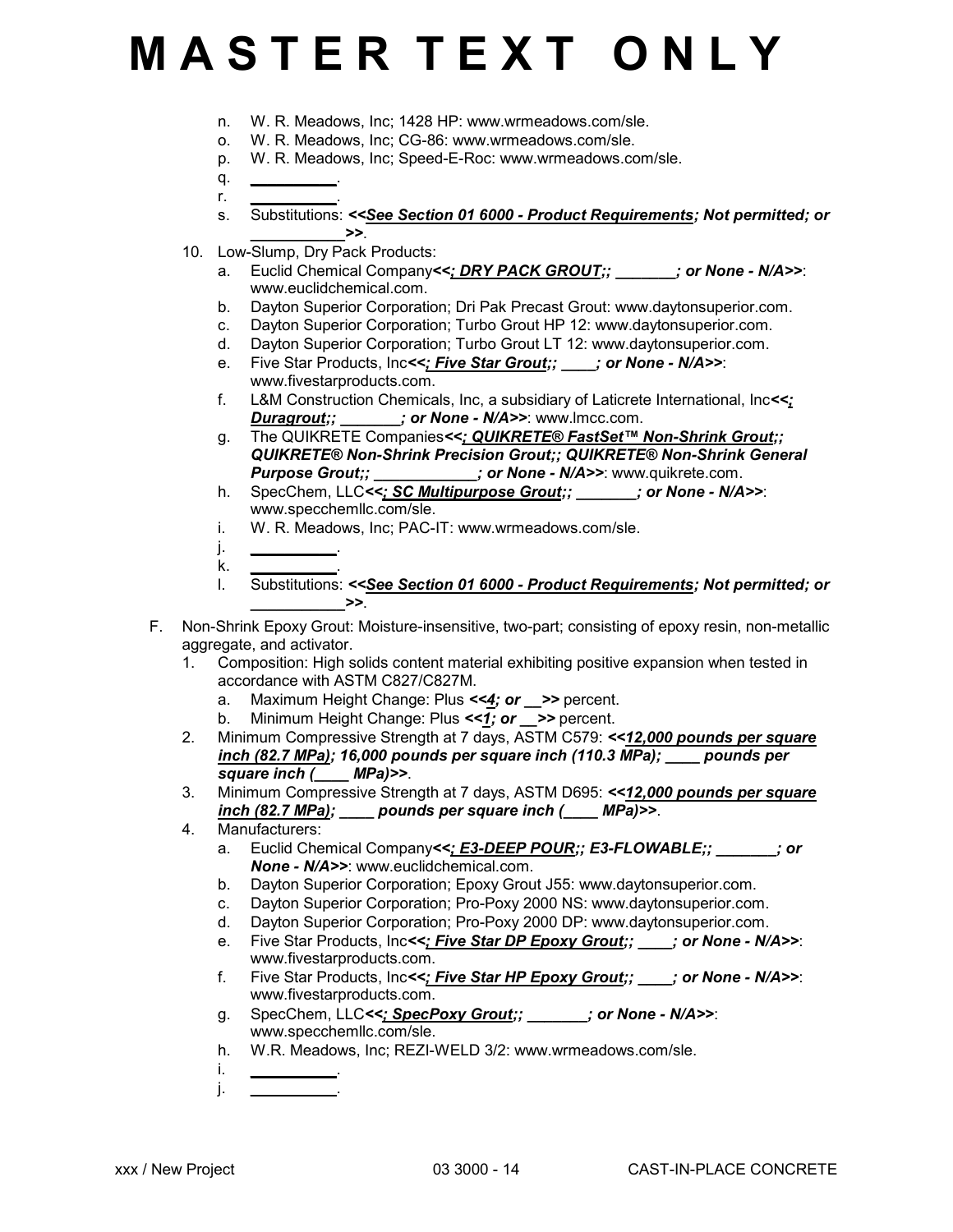- k. Substitutions: *<<See Section 01 6000 Product Requirements; Not permitted; or \_\_\_\_\_\_\_\_\_\_\_>>*.
- G. Heavy Duty, Abrasion-Resistant Concrete Floor Topping:
	- 1. Manufacturers:
		- a. Euclid Chemical Company<<; **EucoFloor 202;; https://www.francellangial/anglesion**  $\mathsf{P}(\mathsf{A} > \mathsf{B})$ www.euclidchemical.com.
		- b. L&M Construction Chemicals, Inc, a subsidiary of Laticrete International, Inc*<<; EMERYTOP 400;; \_\_\_\_\_\_\_; or None - N/A>>*: www.lmcc.com.
		- c. *\_\_\_\_\_\_\_\_\_\_*. d. *\_\_\_\_\_\_\_\_\_\_*.
		- e. Substitutions: *<<See Section 01 6000 Product Requirements; or Not permitted>>*.
- H. Architectural Concrete Floor Topping and Resurfacer:
	- 1. Minimum Compressive Strength at 28 Days, ASTM C109/C109M: *<<6,500 pounds per square inch (45 MPa); 7,000 pounds per square inch (48 MPa); \_\_\_\_ pounds per square inch (\_\_\_\_ MPa)>>*.
	- 2. Manufacturers:
		- a. CTS Cement Manufacturing Corporation<<; TRU Self-Leveling;;  $\cdot$  ; or None -*N/A>>*: www.ctscement.com/sle.
		- b. CTS Cement Manufacturing Corporation*<<; TRU PC Polished Concrete;; \_\_\_\_\_\_; or None - N/A>>*: www.ctscement.com/sle.
		- c. *\_\_\_\_\_\_\_\_\_\_*. d. *\_\_\_\_\_\_\_\_\_\_*.
		- e. Substitutions: *<<See Section 01 6000 Product Requirements; or Not permitted>>*.
- I. Non-Shrink Epoxy Chocking Compound:
	- 1. Manufacturers:
		- a. Dayton Superior Corporation; Poxy-Chock: www.daytonsuperior.com.
		- b. Dayton Superior Corporation; Pro-Poxy Chock: www.daytonsuperior.com.
		- c. Kaufman Products Inc; K Pro HP Grout: www.kaufmanproducts.net.
		- d. *\_\_\_\_\_\_\_\_\_\_*.
		- e. *\_\_\_\_\_\_\_\_\_\_*.
		- f. Substitutions: *<<See Section 01 6000 Product Requirements; Not permitted; or*  $\rightarrow$

---------------- See below for new CURING MATERIALS article ---------------

### **3.06 BONDING AND JOINTING PRODUCTS**

- A. Latex Bonding Agent: Non-redispersable acrylic latex, complying with ASTM C1059/C1059M, Type II.
	- 1. Manufacturers:
		- a. Euclid Chemical Company; AKKRO-7T: www.euclidchemical.com.
		- b. Kaufman Products Inc; SureBond: www.kaufmanproducts.net.
		- c. Kaufman Products Inc; SureWeld: www.kaufmanproducts.net.
		- d. SpecChem, LLC; Strong Bond Acrylic Bonder: www.specchemllc.com/sle.
		- e. W.R. Meadows, Inc; ACRY-LOK: www.wrmeadows.com/sle.
		- f. *\_\_\_\_\_\_\_\_\_\_*.

*\_\_\_\_\_\_\_\_\_\_>>*.

- g. *\_\_\_\_\_\_\_\_\_\_*.
- h. Substitutions: *<<See Section 01 6000 Product Requirements; Not permitted; or*
- B. Epoxy Bonding System:
	- 1. Complying with ASTM C881/C881M and of Type required for specific application.
	- 2. Manufacturers: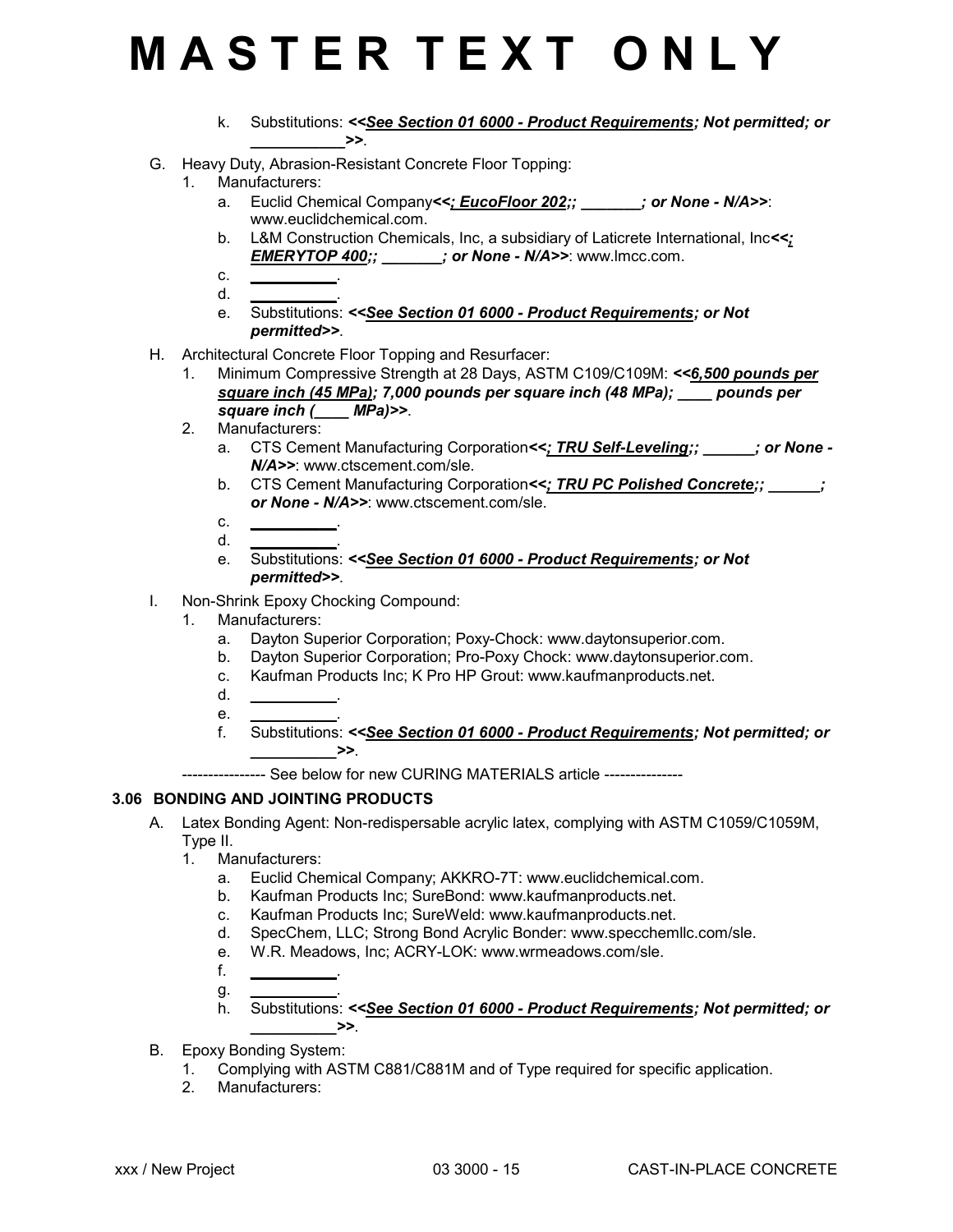- a. Adhesives Technology Corporation; Crackbond SLV302, Crackbond LR321, Crackbond LR321 LPL, Ultrabond 2100 LPL, Ultrabond 2100, Ultrabond 1, Ultrabond 2, or Ultrabond HS200: www.atcepoxy.com/sle.
- b. Adhesives Technology Corporation; Crackbond LR321 G, Miracle Bond 1310 or Miracle Bond 1450: www.atcepoxy.com/sle.
- c. Euclid Chemical Company; DURAL FAST SET LV: www.euclidchemical.com.
- d. Euclid Chemical Company; DURALFLEX GEL: www.euclidchemical.com.
- e. Euclid Chemical Company; DURALFLEX LV: www.euclidchemical.com.
- f. Euclid Chemical Company; DURAL 452 GEL, DURAL 452 LV, or DURAL 452 MV: www.euclidchemical.com.
- g. Dayton Superior Corporation; Slow Set Bonding Agent: www.daytonsuperior.com.
- h. Dayton Superior Corporation; Perma Prime 3C: www.daytonsuperior.com.
- i. Kaufman Products Inc; SurePoxy HM EPL: www.kaufmanproducts.net.
- j. Kaufman Products Inc; SurePoxy HM Class B: www.kaufmanproducts.net.<br>k. SpecChem. LLC: SpecPoxy 1000. SpecPoxy 2000. SpecPoxy 3000. or Spe
- SpecChem, LLC; SpecPoxy 1000, SpecPoxy 2000, SpecPoxy 3000, or SpecPoxy 3000FS: www.specchemllc.com/sle.
- l. W.R. Meadows, Inc; Rezi-Weld Gel Paste, Rezi-Weld Gel Paste State, Rezi-Weld 1000: www.wrmeadows.com/sle.
- m. *\_\_\_\_\_\_\_\_\_\_*.
- n. *\_\_\_\_\_\_\_\_\_\_*. o. Substitutions: *<<See Section 01 6000 - Product Requirements; Not permitted; or*  $\rightarrow$
- C. Silane Hybrid Anchoring System:
	- 1. Complying with ASTM C881/C881M and of Type required for specific application.
	- 2. Manufacturers:
		- a. Adhesives Technology Corporation; ULTRABOND 365CC: www.atcepoxy.com/sle.
		- b. *\_\_\_\_\_\_\_\_\_\_*.
		- c. Substitutions: *<<See Section 01 6000 Product Requirements; Not permitted; or*  $\rightarrow$
- D. Waterproofing Admixture Slurry: Slurry coat of Portland cement, sand, and crystalline waterproofing additive, mixed with water in proportions recommended by manufacturer to achieve waterproofing at cold joints in concrete.
	- 1. Manufacturers:
		- a. Aquafin, Inc*<<; \_\_\_\_\_\_\_; or None N/A>>*: www.aquafin.net.
		- b. W.R. Meadows, Inc; ADI-CON CW Plus: www.wrmeadows.com/sle.
		- c. Xypex Chemical Corporation*<<; XYPEX Concentrate;; \_\_\_\_; or None N/A>>*: www.xypex.com.
		- d. *\_\_\_\_\_\_\_\_\_\_*.
		- e. *\_\_\_\_\_\_\_\_\_\_*.
		- f. Substitutions: *<<See Section 01 6000 Product Requirements; Not permitted; or*  $\rightarrow$
- E. Waterstops: Rubber, complying with COE CRD-C 513.
	- 1. Configuration: As indicated on the drawings.
	- 2. Size: As indicated on the drawings.
	- 3. Manufacturers:
		- a. *\_\_\_\_\_\_\_\_\_\_*. b. *\_\_\_\_\_\_\_\_\_\_*.
		- c. Substitutions: *<<See Section 01 6000 Product Requirements; Not permitted.; or*  $\rightarrow$
- F. Waterstops: PVC, complying with COE CRD-C 572.
	- 1. Configuration: As indicated on the drawings.
	- 2. Size: As indicated on the drawings.
	- 3. Manufacturers: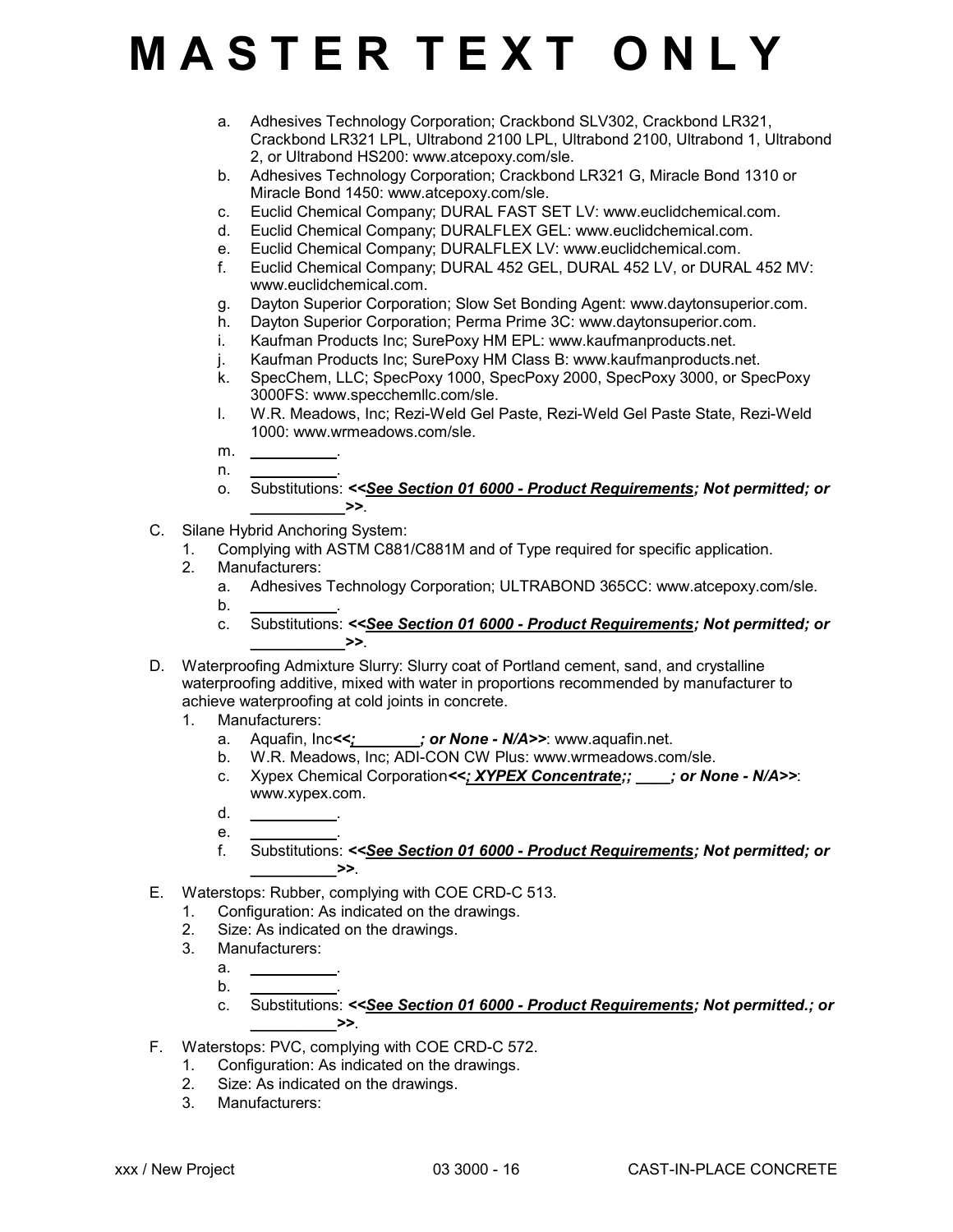- a. BoMetals, Inc*<<; \_\_\_\_\_; or None N/A>>*: www.bometals.com/sle.
- b. *\_\_\_\_\_\_\_\_\_\_*.
- c. *\_\_\_\_\_\_\_\_\_\_*.
- d. Substitutions: *<<See Section 01 6000 Product Requirements; Not permitted; or*  $\rightarrow$
- G. Waterstops: Bentonite and butyl rubber, complying with NSF 61 and NSF 372.
	- 1. Configuration: As indicated on drawings.
	- 2. Size: As indicated on drawings.
	- 3. Manufacturers:
		- a. *\_\_\_\_\_\_\_\_\_\_*.
		- b. *\_\_\_\_\_\_\_\_\_\_*.
		- c. Substitutions: *<<See Section 01 6000 Product Requirements; Not permitted; or \_\_\_\_\_\_\_\_\_\_>>*.
- H. Waterstops, Chemical-Resistant: Extruded, thermoplastic, virgin rubber; no recycled or reclaimed material or pigments allowed.
	- 1. Chemical Resistance: Tested in accordance with ASTM D471.
	- 2. Configuration: As indicated on drawings.
	- 3. Size: As indicated on drawings.<br>4. Manufacturers:
	- Manufacturers:
		- a. BoMetals, Inc<<; TPER Waterstop;; \_\_\_\_; or None N/A>>: www.bometals.com/sle.
		- b. *\_\_\_\_\_\_\_\_\_\_*.
		- c. *\_\_\_\_\_\_\_\_\_\_*.
		- d. Substitutions: *<<See Section 01 6000 Product Requirements; Not permitted; or*  $\rightarrow$
- I. Reglets: Formed steel sheet, galvanized, with temporary filler to prevent concrete intrusion during placement.
	- 1. Size: As indicated on drawings.
	- 2. Size: *<<1/2 inch (12 mm); \_\_\_ inch (\_\_\_ mm)>>* throat, *<<1/2 inch (12 mm); \_\_\_ inch (\_\_\_ mm)>>* deep.
- J. Slab Isolation Joint Filler: <<**1/2 inch (13 mm); 1/4 inch (6 mm); \_\_\_ inch (\_\_\_ mm)>>** thick, height equal to slab thickness, with removable top section that will form  $\langle$  -1/2 inch (13 mm);

*inch (\_\_\_ mm)>>* deep sealant pocket after removal.

- 1. Material: ASTM D1751, *<<cellulose fiber; cork; or \_\_\_\_\_>>*.
- 2. Material: ASTM D1752 *<<sponge rubber (Type I); cork (Type II); self-expanding cork (Type III); recycled PVC (Type IV); or \_\_\_\_\_\_>>*.
- 3. Material: Closed-cell, non-absorbent, compressible polyethylene or polymer foam in sheet form.
- 4. Manufacturers:
	- a. Nomaco, Inc<<; Nomaflex;;  $\qquad$ ; or None N/A>>: www.nomaco.com.
	- b. W.R. Meadows, Inc; Fiber Expansion Joint Filler with Snap-Cap: www.wrmeadows.com/sle.
	- c. W.R. Meadows, Inc*<<; Deck-O-Foam Joint Filler with pre-scored top strip;; Ceramar Joint Filler with Snap-Cap;; \_\_\_\_\_\_; or None - N/A>>*: www.wrmeadows.com/sle.
	- d. *\_\_\_\_\_\_\_\_\_\_*.
	- e. *\_\_\_\_\_\_\_\_\_\_*.
	- f. Substitutions: *<<See Section 01 6000 Product Requirements; Not permitted; or*  $\rightarrow$
- K. Slab Contraction Joint Device: Preformed linear strip intended for pressing into wet concrete to provide straight route for shrinkage cracking.
	- 1. Manufacturers:
		- a. W.R. Meadows, Inc*<<; Speed-E-Joint;; Deck-O-Joint;; \_\_\_\_\_\_; or None N/A>>*: www.wrmeadows.com/sle.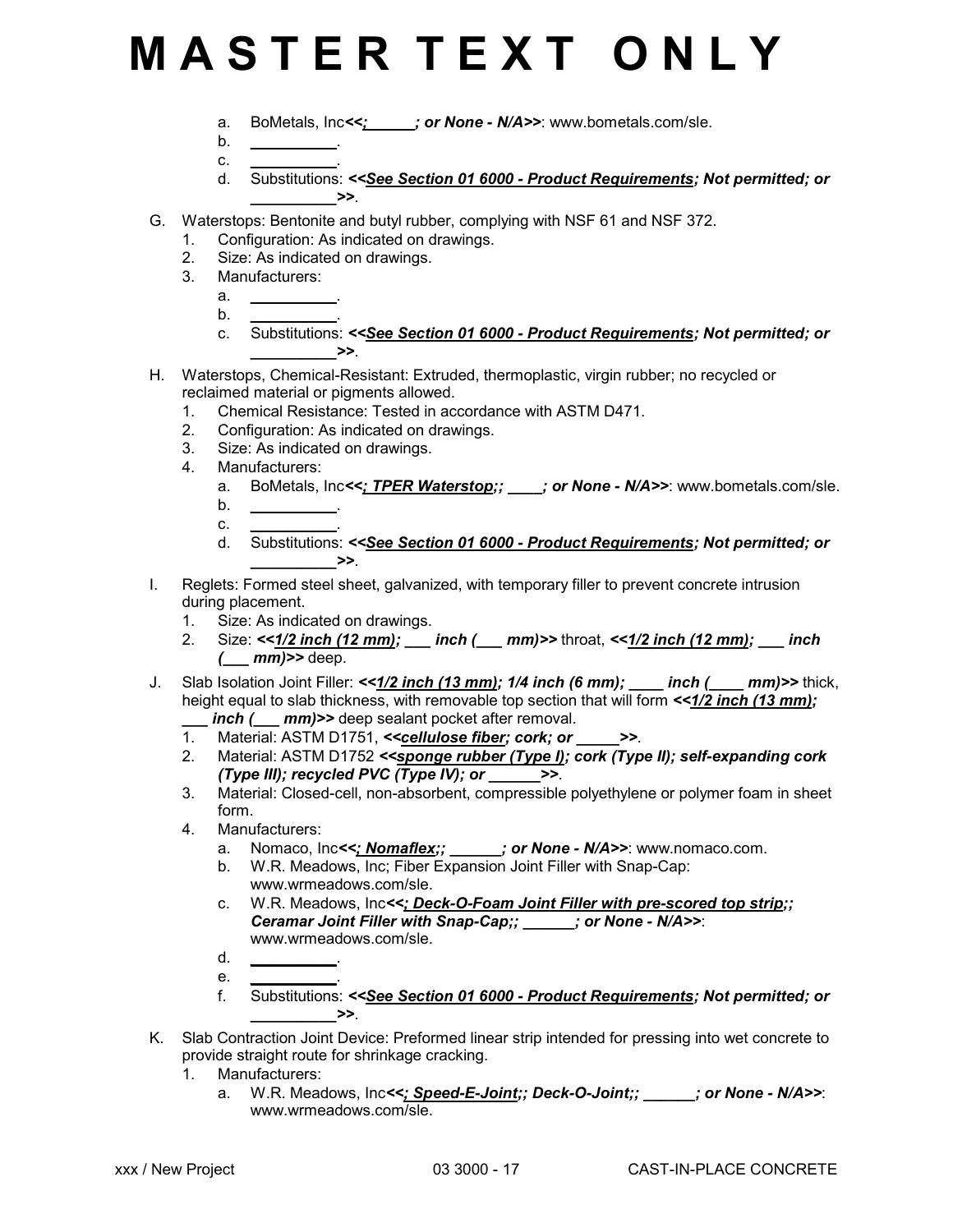- b. *\_\_\_\_\_\_\_\_\_\_*.
- c. *\_\_\_\_\_\_\_\_\_\_*.
- d. Substitutions: *<<See Section 01 6000 Product Requirements; Not permitted; or*  $\rightarrow$
- L. Slab Construction Joint Devices: Combination keyed joint form and screed, galvanized steel, with <<<u>rectangular</u>; square; <u>round</u>; or \_\_\_\_\_\_\_>> knockout holes for conduit or rebar to pass through joint form at *<<6 inches (150 mm); \_\_\_ inches (\_\_\_ mm)>>* on center; ribbed steel stakes for setting.
	- 1. Provide removable plastic cap strip that forms wedge-shaped joint for sealant installation.
	- 2. Height: To suit slab thickness.
	- 3. Manufacturers:
		- a. BoMetals, Inc<<; **Quickey;; \_\_\_\_\_; or None N/A>>**: www.bometals.com/sle.
		- b. *\_\_\_\_\_\_\_\_\_\_*.
		- c. *\_\_\_\_\_\_\_\_\_\_*.
		- d. Substitutions: *<<See Section 01 6000 Product Requirements; Not permitted; or*  $\rightarrow$
- M. Dowel Sleeves: Plastic sleeve*<<None N/A; or and nailable plastic base>>* for smooth, round, steel load-transfer dowels.
	- 1. Products:
		- a. BoMetals, Inc*<<; QuicDowel;; \_\_\_\_\_; or None N/A>>*: www.bometals.com/sle.
		- b. BoMetals, Inc*<<; QuicLoad;; \_\_\_\_\_; or None N/A>>*: www.bometals.com/sle.
		- c. *\_\_\_\_\_\_\_\_\_\_*. d. *\_\_\_\_\_\_\_\_\_\_*.
		- e. Substitutions: *<<See Section 01 6000 Product Requirements; Not permitted; or*  $\rightarrow$
- N. Plate Dowel System: Steel plate dowel and plastic dowel sleeve; with integral fasteners for attachment to formwork.
	- 1. Manufacturers:
		- a. BoMetals, Inc<<; **QuicPlate;; \_\_\_\_\_; or None N/A>>**: www.bometals.com/sle.
		- b. *\_\_\_\_\_\_\_\_\_\_*.
		- c. *\_\_\_\_\_\_\_\_\_\_*. d. Substitutions: *<<See Section 01 6000 - Product Requirements; Not permitted; or*  $\rightarrow$

### **3.07 CURING MATERIALS**

- A. Evaporation Reducer: Liquid thin-film-forming compound that reduces rapid moisture loss caused by high temperature, low humidity, and high winds; intended for application immediately after concrete placement.
	- 1. Manufacturers:
		- a. Dayton Superior Corporation; AquaFilm Concentrate J74: www.daytonsuperior.com.
		- b. Euclid Chemical Company; EUCOBAR: www.euclidchemical.com.
		- c. Kaufman Products Inc; VaporAid: www.kaufmanproducts.net.
		- d. SpecChem, LLC; SpecFilm Concentrate or SpecFilm RTU: www.specchemllc.com/sle.
		- e. W.R. Meadows, Inc; Evapre or Evapre-RTU: www.wrmeadows.com/sle.
		- f. *\_\_\_\_\_\_\_\_\_\_*.
		- g. *\_\_\_\_\_\_\_\_\_\_*.
		- h. Substitutions: *<<See Section 01 6000 Product Requirements; Not permitted; or*  $\ge$
- B. Curing Compound, Naturally Dissipating: Clear, water-based, liquid membrane-forming compound; complying with ASTM C309.
	- 1. Application: Use at
	- 2. Product dissipates within *<<4 to 6 weeks; 30 to 60 days; 7 to 10 days; or \_\_\_\_\_\_\_>>*.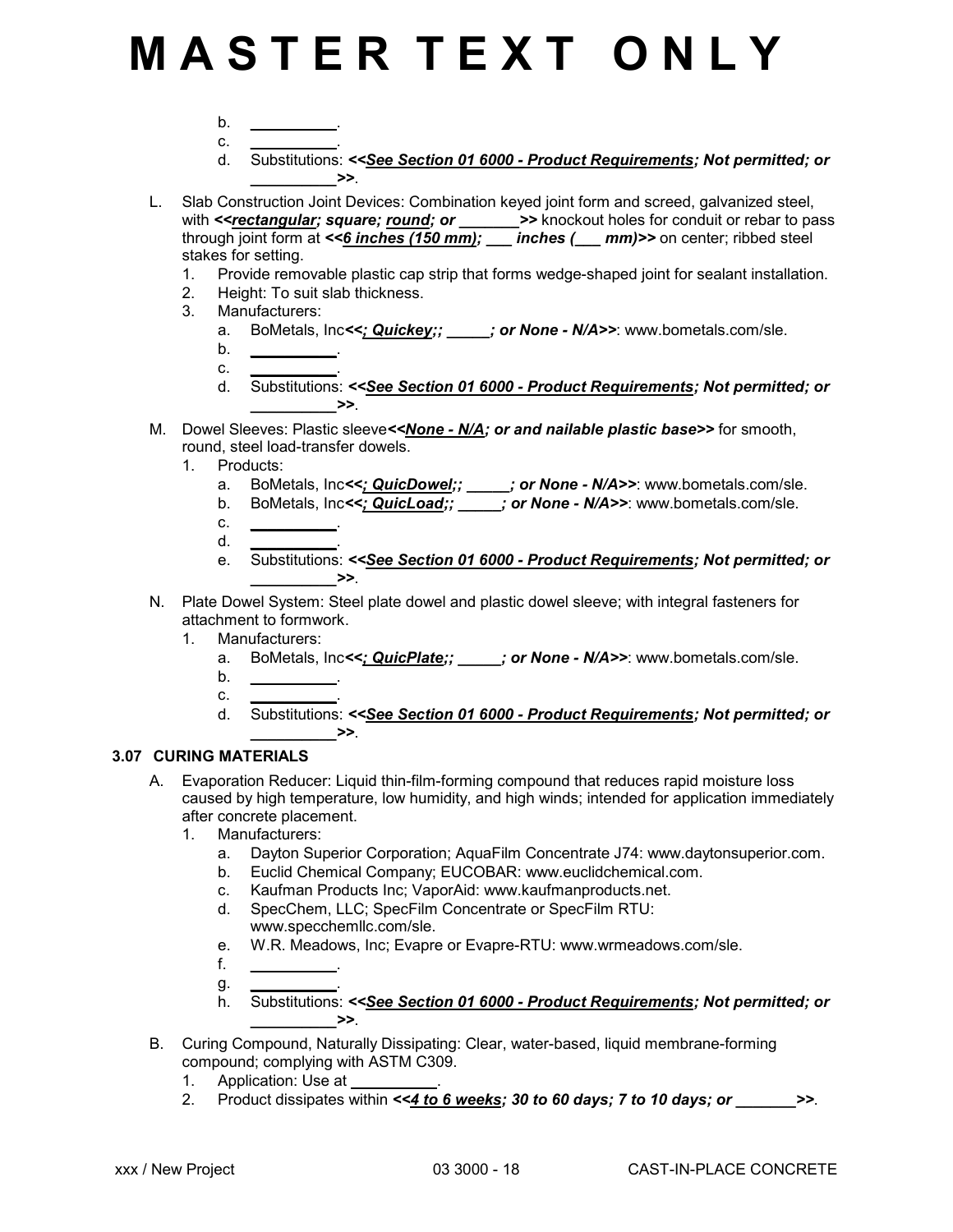- 3. Provide product containing fugitive red dye.
- 4. Manufacturers:
	- a. Dayton Superior Corporation; Resin Cure with Dye J11WD: www.daytonsuperior.com.
	- b. Dayton Superior Corporation; Clear Resin Cure J11W: www.daytonsuperior.com.
	- c. Dayton Superior Corporation; Clear Cure VOC J7WB: www.daytonsuperior.com.
	- d. Euclid Chemical Company<<; COLOR-CRETE CURE AND SEAL VOC;; *or None - N/A>>*: www.euclidchemical.com.
	- e. Kaufman Products Inc; Thinfilm 420 Resin Base: www.kaufmanproducts.net.
	- f. SpecChem, LLC; SpecRez: www.specchemllc.com/sle.
	- g. W.R. Meadows, Inc; 1100-Clear: www.wrmeadows.com/sle.
	- h. *\_\_\_\_\_\_\_\_\_\_*.
	- i. *\_\_\_\_\_\_\_\_\_\_*. j. Substitutions: *<<See Section 01 6000 - Product Requirements; Not permitted; or*  $\rightarrow$
- C. Curing Agent, Water Replacement Type: Clear, water based, liquid water cure replacement agent complying with ASTM C309 standards for water retention, and with ACI 302.1R.
	- 1. Application: Use at
	- 2. Manufacturers:
		- a. Sinak Corporation*<<; The CURE™WCE;; \_\_\_\_\_\_\_; or None N/A>>*: www.sinak.com.
		- b. *\_\_\_\_\_\_\_\_\_\_*.
		- c. *\_\_\_\_\_\_\_\_\_\_*.
		- d. Substitutions: *<<See Section 01 6000 Product Requirements; Not permitted; or*  $\rightarrow$
- D. Curing and Anti-Spalling Compound: Boiled linseed oil compound.
	- 1. Application: Use on roadway, bridge deck, parking deck, and ramps.
	- 2. Manufacturers:
		- a. Dayton Superior Corporation; Anti Spall J33: www.daytonsuperior.com.
		- b. Euclid Chemical Company; LINSEED OIL TREATMENT: www.euclidchemical.com.
		- c. W. R. Meadows, Inc; Lin-Seal, Lin-Seal Emulsion, or Lin-Seal White: www.wrmeadows.com/sle.
		- d. *\_\_\_\_\_\_\_\_\_\_*.
		- e. *\_\_\_\_\_\_\_\_\_\_*.
		- f. Substitutions: *<<See Section 01 6000 Product Requirements; Not permitted; or*  $\rightarrow$
- E. Wax Curing Compound: Water-based liquid, white pigmented, membrane-forming.
	- 1. Manufacturers:
		- a. Dayton Superior Corporation; White Wax Cure J9A: www.daytonsuperior.com.
		- b. Dayton Superior Corporation; White Wax Cure CRD300: www.daytonsuperior.com.
		- c. Euclid Chemical Company; KUREZ VOX WHITE PIGMENTED: www.euclidchemical.com.
		- d. Kaufman Products Inc; Thinfilm 445 Wax Base: www.kaufmanproducts.net.
		- e. *\_\_\_\_\_\_\_\_\_\_*.
		- f. *\_\_\_\_\_\_\_\_\_\_*.
		- g. Substitutions: *<<See Section 01 6000 Product Requirements; Not permitted; or \_\_\_\_\_\_\_\_\_\_>>*.
- F. Resin Curing Compound: Solvent-based liquid, white pigmented, membrane-forming.
	- 1. For use on exterior slabs. When slab will be painted, sealed, topped, or receive other applied finish, completely remove curing compound after curing is complete and before finish coatings are applied.
	- 2. Comply with ASTM C309, Type 2, Classes A and B.
	- 3. VOC Content: Less than 350 g/L.
	- 4. Solids Content: 20 percent, minimum.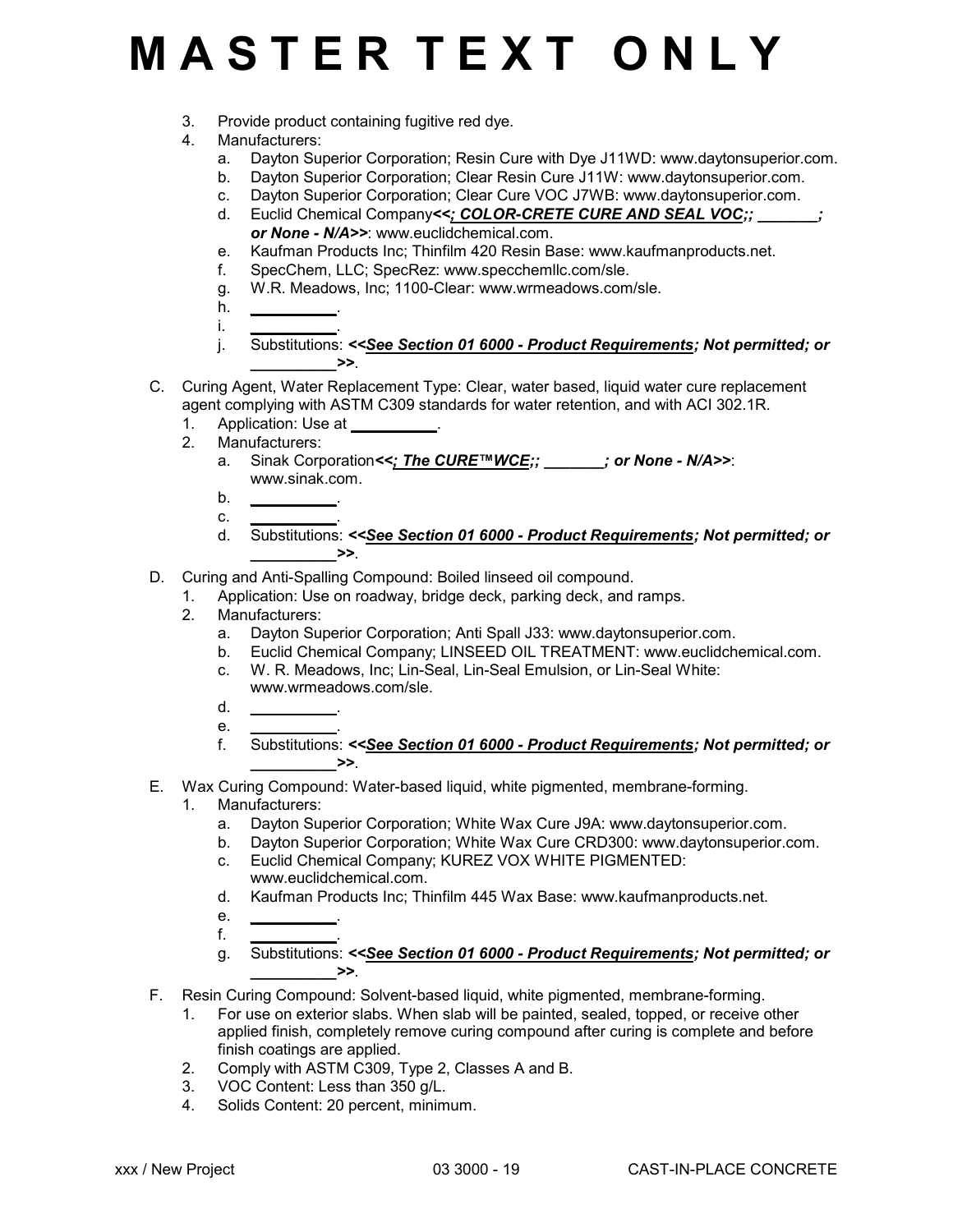### 5. Manufacturers:

- a. Dayton Superior Corporation; White Resin Cure J10W: www.daytonsuperior.com.
- b. Euclid Chemical Company: KUREZ DR-100: www.euclidchemical.com.
- c. Euclid Chemical Company: KUREZ DR-VOX: www.euclidchemical.com.
- d. Kaufman Products Inc; Thinfilm 450 Resin Base: www.kaufmanproducts.net.
- e. *\_\_\_\_\_\_\_\_\_\_*.
- f. *\_\_\_\_\_\_\_\_\_\_*. g. Substitutions: *<<See Section 01 6000 - Product Requirements; Not permitted; or \_\_\_\_\_\_\_\_\_\_>>*.
- G. Curing and Sealing Compound, Moisture Emission Reducing: Liquid, membrane-forming, clear sealer, for application to newly placed concrete; capable of providing adequate bond for flooring adhesives, initially and over the long term; with sufficient moisture vapor impermeability to prevent deterioration of flooring adhesives due to moisture emission.
	- 1. Use this product to cure and seal all slabs to receive adhesively applied flooring or roofing.<br>2. Comply with ASTM C309 and ASTM C1315 Type I Class A.
	- 2. Comply with ASTM C309 and ASTM C1315 Type I Class A.
	- 3. VOC Content: Less than 100 g/L.
	- 4. Solids Content: 25 percent, minimum.
	- 5. Manufacturers:
		- a. Floor Seal Technology, Inc; VaporSeal 309 System: www.floorseal.com.
		- b. Sinak Corporation <<; VC5; \_\_\_\_\_\_; or None N/A>>: www.sinak.com.
		- c. *\_\_\_\_\_\_\_\_\_\_*.
		- d. *\_\_\_\_\_\_\_\_\_\_*.
		- e. Substitutions: *<<See Section 01 6000 Product Requirements; Not permitted; or*  $\rightarrow$
- H. Curing Compound, Non-dissipating: Liquid, membrane-forming, clear, non-yellowing acrylic; complying with ASTM C309.
	- 1. Application: Use at
	- 2. Vehicle: *<<Water-based; Solvent-based; or \_\_\_\_\_\_>>*.
	- 3. Gloss: *<<Low; High; or \_\_\_>>*.
	- 4. Solids by Mass: *<<18 percent; 25 percent; or \_\_\_\_\_\_>>*, minimum.
	- 5. VOC Content: OTC compliant.
	- 6. Manufacturers:
		- a. BRICKFORM; BRICKFORM Gem Cure and Seal 309 100 VOC: www.brickform.com/sle.
		- b. BRICKFORM; BRICKFORM Gem Cure and Seal 309 350 VOC: www.brickform.com/sle.
		- c. Dayton Superior Corporation; Cure & Seal LV 25% J20UV: www.daytonsuperior.com.
		- d. Dayton Superior Corporation; Cure & Seal 25% J22UV: www.daytonsuperior.com.
		- e. Dayton Superior Corporation; Cure & Seal 30% J23UV: www.daytonsuperior.com.
		- f. Dayton Superior Corporation; Cure & Seal 309 J18: www.daytonsuperior.com.
		- g. Dayton Superior Corporation; Cure & Seal 309 EF: www.daytonsuperior.com.
		- h. Kaufman Products Inc; Krystal 15 Emulsion: www.kaufmanproducts.net.
		- i. L&M Construction Chemicals, Inc., a subsidiary of Laticrete International, Inc*<<; Dress & Seal;; \_\_\_\_\_\_\_; or None - N/A>>*: www.lmcc.com.
		- j. L&M Construction Chemicals, Inc., a subsidiary of Laticrete International, Inc*<<; Dress & Seal WB;; \_\_\_\_\_\_\_; or None - N/A>>*: www.lmcc.com.
		- k. L&M Construction Chemicals, Inc., a subsidiary of Laticrete International, Inc*<<; Dress & Seal WB 30;; \_\_\_\_\_\_\_; or None - N/A>>*: www.lmcc.com.
		- l. The QUIKRETE Companies*<<; QUIKRETE® Acrylic Concrete Cure & Seal;; \_\_\_\_\_\_\_\_\_\_\_\_; or None - N/A>>*: www.quikrete.com.
		- m. SpecChem, LLC; Cure & Seal 25: www.specchemllc.com/sle.
		- n. SpecChem, LLC; Cure and Seal WB: www.specchemllc.com/sle.
		- o. SpecChem, LLC; Cure and Seal WB 25: www.specchemllc.com/sle.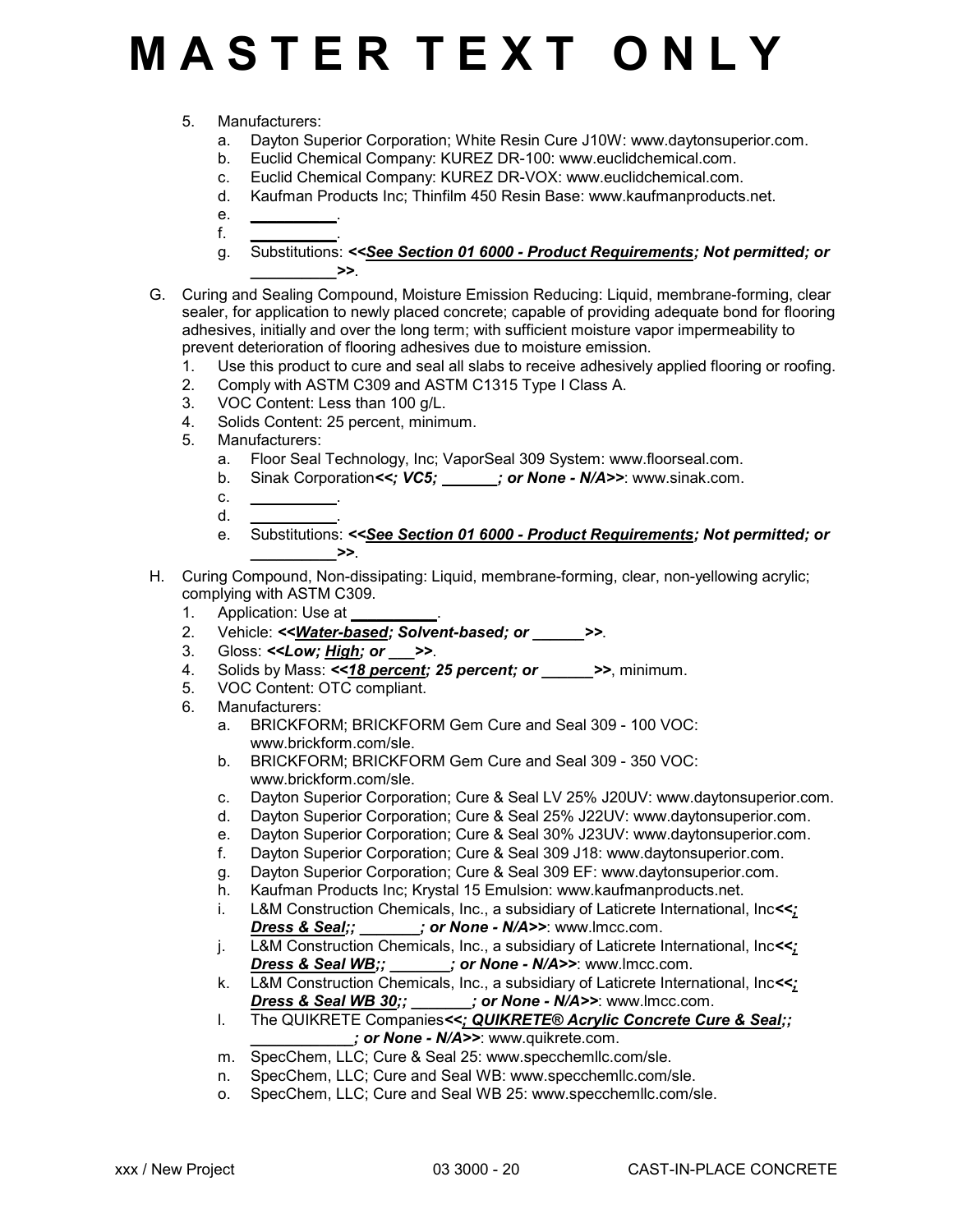- p. W.R. Meadows, Inc; VOCOMP-20: www.wrmeadows.com/sle.
- q. *\_\_\_\_\_\_\_\_\_\_*.
- r. *\_\_\_\_\_\_\_\_\_\_*.
- s. Substitutions: *<<See Section 01 6000 Product Requirements; Not permitted; or*  $\rightarrow$
- I. Curing and Sealing Compound, Low Gloss: Liquid, membrane-forming, clear, non-yellowing acrylic; complying with ASTM C1315 Type 1 Class A.
	- 1. Application: Use at
	- 2. Vehicle: *<<Water-based; Solvent-based; or \_\_\_\_\_\_>>*.
	- 3. Solids by Mass: *<<25 percent; 30 percent; or \_\_\_\_\_\_>>*, minimum.
	- 4. VOC Content: OTC compliant.
	- 5. Manufacturers:
		- a. Concrete Sealers USA*<<; \_\_\_\_; or None N/A>>*: www.concretesealersusa.com.
		- b. Dayton Superior Corporation; Cure & Seal 1315 J22WB: www.daytonsuperior.com.
		- c. Dayton Superior Corporation; Cure & Seal 1315 EF: www.daytonsuperior.com.
		- d. Euclid Chemical Company; DIAMOND CLEAR VOX: www.euclidchemical.com.
		- e. Euclid Chemical Company; SUPER DIAMOND CLEAR: www.euclidchemical.com.
		- f. Euclid Chemical Company; SUPER DIAMOND CLEAR 350: www.euclidchemical.com.
		- g. Kaufman Products Inc; Krystal 25: www.kaufmanproducts.net.
		- h. Kaufman Products Inc; Krystal 25 OTC, or Krystal 25 Emulsion: www.kaufmanproducts.net.
		- i. Kaufman Products Inc; Krystal 30: www.kaufmanproducts.net.
		- j. Kaufman Products Inc; Krystal 30 OTC, or Krystal 30 Emulsion: www.kaufmanproducts.net.
		- k. W.R. Meadows, Inc; VOCOMP-25: www.wrmeadows.com/sle.
		- l. W.R. Meadows, Inc; CS-309 OTC: www.wrmeadows.com/sle.
		- m. W.R. Meadows, Inc; CS-309-25: www.wrmeadows.com/sle.
		- n. W.R. Meadows, Inc; CS-309-25 OTC: www.wrmeadows.com/sle.
		- o. W.R. Meadows, Inc; CS-309-30: www.wrmeadows.com/sle.
		- p. W.R. Meadows, Inc; CS-309-30 OTC: www.wrmeadows.com/sle.
		- q. W.R. Meadows, Inc; TIAH: www.wrmeadows.com/sle.
		- r. W.R. Meadows, Inc; TIAH OTC: www.wrmeadows.com/sle.
		- s. *\_\_\_\_\_\_\_\_\_\_*.
		- t. *\_\_\_\_\_\_\_\_\_\_*.
		- u. Substitutions: *<<See Section 01 6000 Product Requirements; Not permitted; or*  $\rightarrow$
- J. Curing and Sealing Compound, High Gloss: Liquid, membrane-forming, clear, non-yellowing acrylic; complying with ASTM C1315 Type 1 Class A.
	- 1. Application: Use at
	- 2. Vehicle: *<<Water-based; Solvent-based; or \_\_\_\_\_\_>>*.
	- 3. Solids by Mass: *<<25 percent; 30 percent; or \_\_\_\_\_\_>>*, minimum.
	- 4. VOC Content: OTC compliant.
	- 5. Manufacturers:
		- a. BRICKFORM; BRICKFORM Gem Cure and Seal 1315 350 VOC: www.brickform.com/sle.
		- b. BRICKFORM: BRICKFORM Gem Cure and Seal 1315 650 VOC: www.brickform.com/sle.
		- c. Concrete Sealers USA*<<; \_\_\_\_; or None N/A>>*: www.concretesealersusa.com.
		- d. Kaufman Products Inc; Krystal 25: www.kaufmanproducts.net.
		- e. Kaufman Products Inc; Krystal 25 OTC, or Krystal 25 Emulsion: www.kaufmanproducts.net.
		- f. Kaufman Products Inc; Krystal 30: www.kaufmanproducts.net.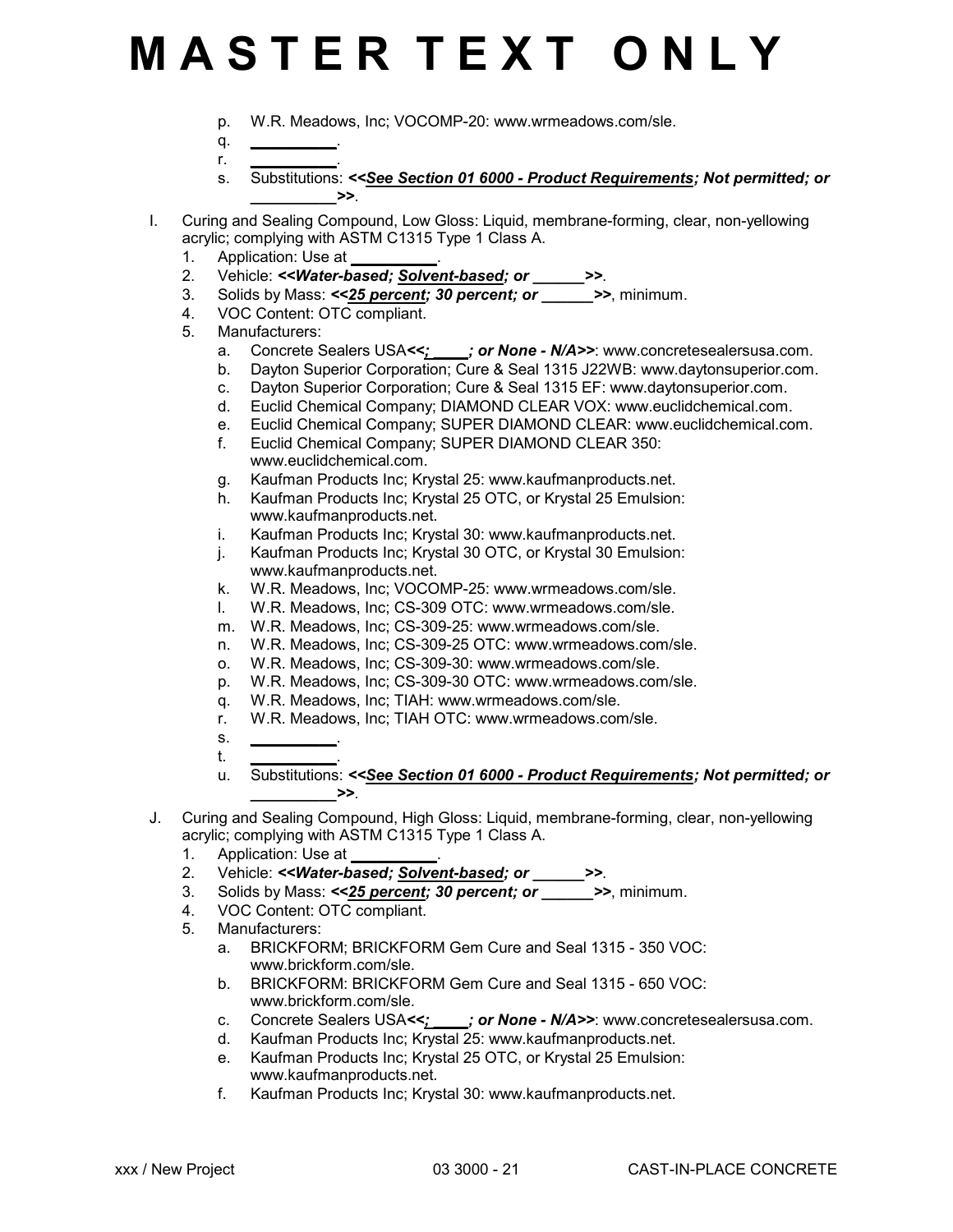- g. Kaufman Products Inc; Krystal 30 OTC, or Krystal 30 Emulsion: www.kaufmanproducts.net.
- h. SpecChem, LLC*<<; Cure and Seal WB;; \_\_\_\_\_\_\_; or None N/A>>*: www.specchemllc.com/sle.
- i. SpecChem, LLC<<; Cure and Seal WB 25;; \_\_\_\_\_\_; or None N/A>>: www.specchemllc.com/sle.
- j. SpecChem, LLC*<<; Cure and Seal WB 30;; \_\_\_\_\_\_\_; or None N/A>>*: www.specchemllc.com/sle.
- k. SpecChem, LLC*<<; Surface Shine WB;; \_\_\_\_\_\_\_; or None N/A>>*: www.specchemllc.com/sle.
- l. W.R. Meadows, Inc; VOCOMP-30: www.wrmeadows.com/sle.
- m. W.R. Meadows, Inc; Decra-Seal: www.wrmeadows.com/sle.
- n. W.R. Meadows, Inc; Decra-Seal OTC: www.wrmeadows.com/sle.
- o. W.R. Meadows, Inc; Deck-O-Grip: www.wrmeadows.com/sle.
- p. *\_\_\_\_\_\_\_\_\_\_*.
- q. *\_\_\_\_\_\_\_\_\_\_*. r. Substitutions: *<<See Section 01 6000 - Product Requirements; Not permitted; or \_\_\_\_\_\_\_\_\_\_>>*.
- K. Moisture-Retaining Sheet: ASTM C171.
	- 1. Curing paper, *<< regular; white; or \_\_\_\_\_\_\_\_\_\_\_ >>.*
	- 2. Polyethylene film, <<*clear; white opaque; or* \_\_\_\_\_\_\_>>, minimum nominal thickness of *<<0.0040 inch (0.10 mm); \_\_\_\_ inch (\_\_\_\_\_ mm)>>*.
	- 3. White-burlap-polyethylene sheet, weighing not less than *10 ounces per linear yard, 40 inches wide (305 g/sq m)*.
	- 4. Provide *\_\_\_\_\_\_\_\_\_\_* manufactured by *\_\_\_\_\_\_\_\_\_\_\_\_\_\_*.
- L. Polyethylene Film: ASTM D2103, *<<4 mil (0.1 mm); 6 mil (0.15 mm); \_\_\_ mil (\_\_\_\_ mm)>>* thick, *<<clear; white opaque color; or \_\_\_\_\_\_\_>>*.
- M. Water: Potable, not detrimental to concrete.

### **3.08 CONCRETE MIX DESIGN**

- A. Proportioning Normal Weight Concrete: Comply with ACI 211.1 recommendations.
	- 1. Replace as much Portland cement as possible with fly ash, ground granulated blast furnace slag, silica fume, or rice hull ash as is consistent with ACI recommendations.
- B. Proportioning Structural Lightweight Concrete: Comply with ACI 211.2 recommendations.
	- 1. Replace as much Portland cement as possible with fly ash, ground granulated blast furnace slag, silica fume, or rice hull ash as is consistent with ACI recommendations.
- C. Concrete Strength: Establish required average strength for*<< each type of; or None N/A>>* concrete on the basis of *<<field experience; trial mixtures; or \_\_\_\_\_\_\_\_\_\_\_\_\_\_>>*, as specified in ACI 301.
	- 1. For trial mixtures method, employ independent testing agency acceptable to *Architect* for preparing and reporting proposed mix designs.
- D. Admixtures: Add acceptable admixtures as recommended in ACI 211.1 and at rates recommended or required by manufacturer.
- E. Fiber Reinforcement: Add to mix at rate of *<<1.5 pounds per cubic yard (0.89 kg per cubic meter);* pounds per cubic yard ( \_\_\_\_ kg per cubic meter)>>, or as recommended by manufacturer for specific project conditions.
- F. Normal Weight Concrete:
	- 1. Compressive Strength, when tested in accordance with ASTM C39/C39M at *<<28; or \_\_\_\_>>* days: *<<3,000 pounds per square inch (20.7 MPa); 4,000 pounds per square inch (27.6 MPa); 5,000 pounds per square inch (34.5 MPa); \_\_\_\_\_ pounds per square inch (\_\_\_\_\_ MPa); As scheduled; As indicated on drawings; or \_\_\_\_\_\_\_\_\_\_>>*.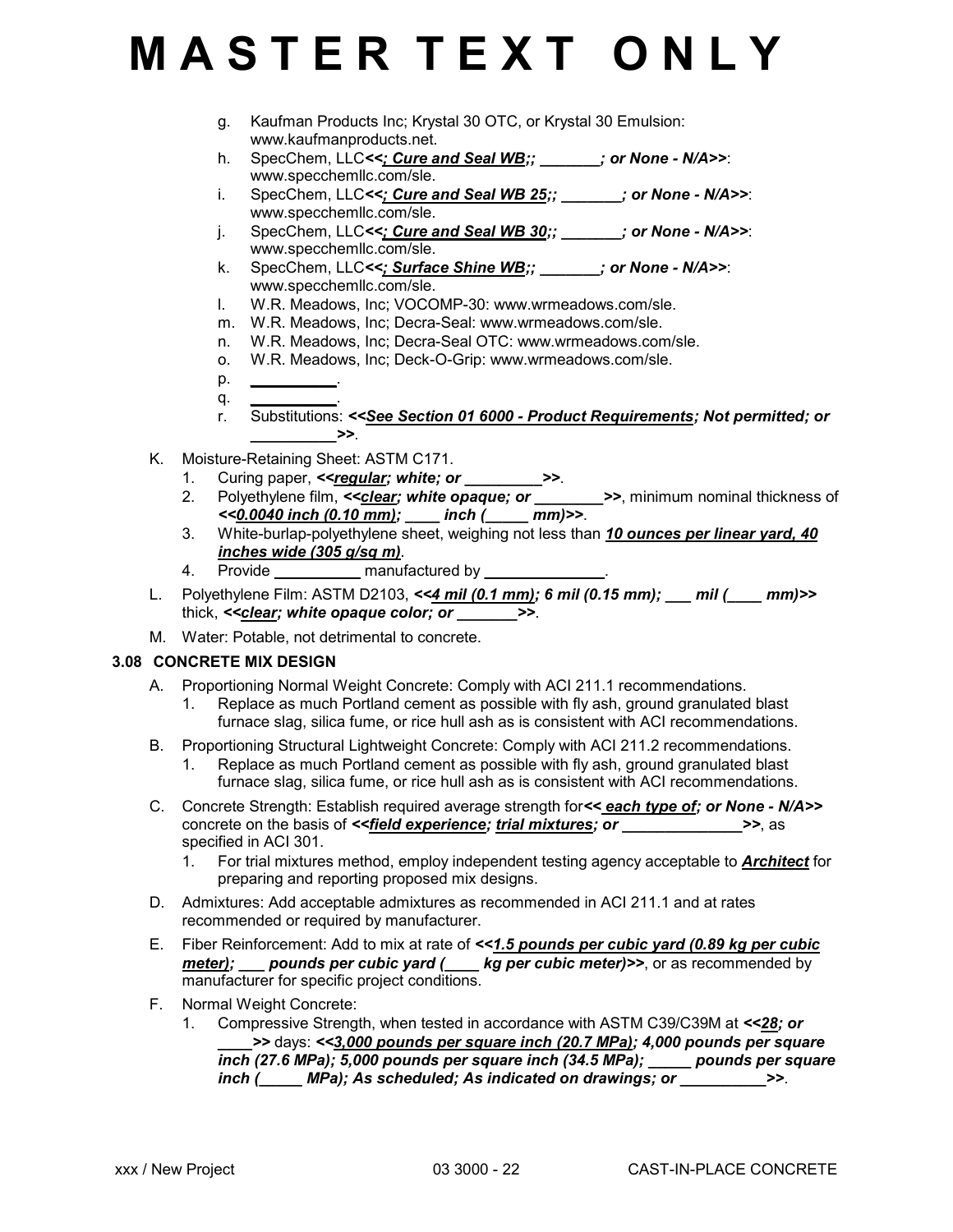- 2. Fly Ash Content: Maximum *<<15; 25; 35; or \_\_>>* percent of cementitious materials by weight.
- 3. Calcined Pozzolan Content: Maximum *<<10; 20; or \_\_>>* percent of cementitious materials by weight.
- 4. Silica Fume Content: Maximum *<<5; 15; or \_\_>>* percent of cementitious materials by weight.
- 5. Cement Content: Minimum *lb per cubic yard ( \_\_ kg per cubic meter).*
- 6. Water-Cement Ratio: Maximum *<<40; or \_\_>>* percent by weight.
- 7. Total Air Content:  $\leq 3$ ; 4; 4-1/2; 5; 6; 7; or >> percent, determined in accordance with ASTM C173/C173M.
- 8. Maximum Slump: *<<2 inches (50 mm); 3 inches (75 mm); 4 inches (100 mm); \_\_ inches (\_\_\_ mm)>>*.
- 9. Maximum Aggregate Size: *<<3/4 inch (19 mm); 5/8 inch (16 mm); 1/2 inch (13 mm); \_\_\_ inch (\_\_\_ mm)>>*.
- G. Structural Lightweight Concrete:
	- 1. Compressive Strength, when tested in accordance with ASTM C39/C39M at *<<28; or \_\_\_\_>>* days: *<<3,000 pounds per square inch (20.7 MPa); 4,000 pounds per square inch (27.6 MPa); 5,000 pounds per square inch (34.5 MPa); \_\_\_\_\_ pounds per square inch ( \_\_\_\_ MPa); As scheduled; As indicated on drawings; or*  $\rightarrow$  *>>.*
	- 2. Cement Content: Minimum *\_\_\_ lb per cubic yard (\_\_\_ kg per cubic meter)*.
	- 3. Water-Cement Ratio: Maximum *<<40; 45; 50; or \_\_>>* percent by weight.
	- 4. Total Air Content:  $\leq 3$ ; 4; 4-1/2; 5; 6; 7; or >> percent, determined in accordance with ASTM C173/C173M.
	- 5. Maximum Slump: *<<3 inches (75 mm); 4 inches (100 mm); \_\_ inches (\_\_\_ mm)>>*.
	- 6. Maximum Aggregate Size: <<3/4 inch (19 mm); 5/8 inch (16 mm); 1/2 inch (13 mm); *inch (\_\_ mm)>>*.
	- 7. Maximum dry unit weight: <<**115 lb per cubic foot (1840 kg per cubic meter); \_\_\_ lb per** *cubic foot (\_\_\_\_ kg per cubic meter)>>*.

### **3.09 MIXING**

- A. On Project Site: Mix in drum type batch mixer, complying with ASTM C685/C685M. Mix each batch not less than 1-1/2 minutes and not more than 5 minutes.
	- 1. Colored Concrete: Add pigments in strict accordance with manufacturer's instructions to achieve consistent color from batch to batch.
	- 2. Fiber Reinforcement: Batch and mix as recommended by manufacturer for specific project conditions.
- B. Transit Mixers: Comply with ASTM C94/C94M.

### **PART 3 EXECUTION**

### **4.01 EXAMINATION**

A. Verify lines, levels, and dimensions before proceeding with work of this section.

### **4.02 PREPARATION**

- A. Formwork: Comply with requirements of ACI 301. Design and fabricate forms to support all applied loads until concrete is cured, and for easy removal without damage to concrete.
- B. Verify that forms are clean*<< and free of rust; or None N/A>>* before applying release agent.
- C. Coordinate placement of embedded items with erection of concrete formwork and placement of form accessories.
- D. Prepare existing concrete surfaces to be repaired according to ICRI 310.2R*<<, CSP 3;, CSP 4;, CSP 5;, CSP 6;, CSP 7;, CSP 8;, CSP 9; , \_\_\_\_\_\_; or None - N/A>>*.
- E. Where new concrete is to be bonded to previously placed concrete, prepare existing surface by cleaning and applying bonding agent in according to bonding agent manufacturer's instructions.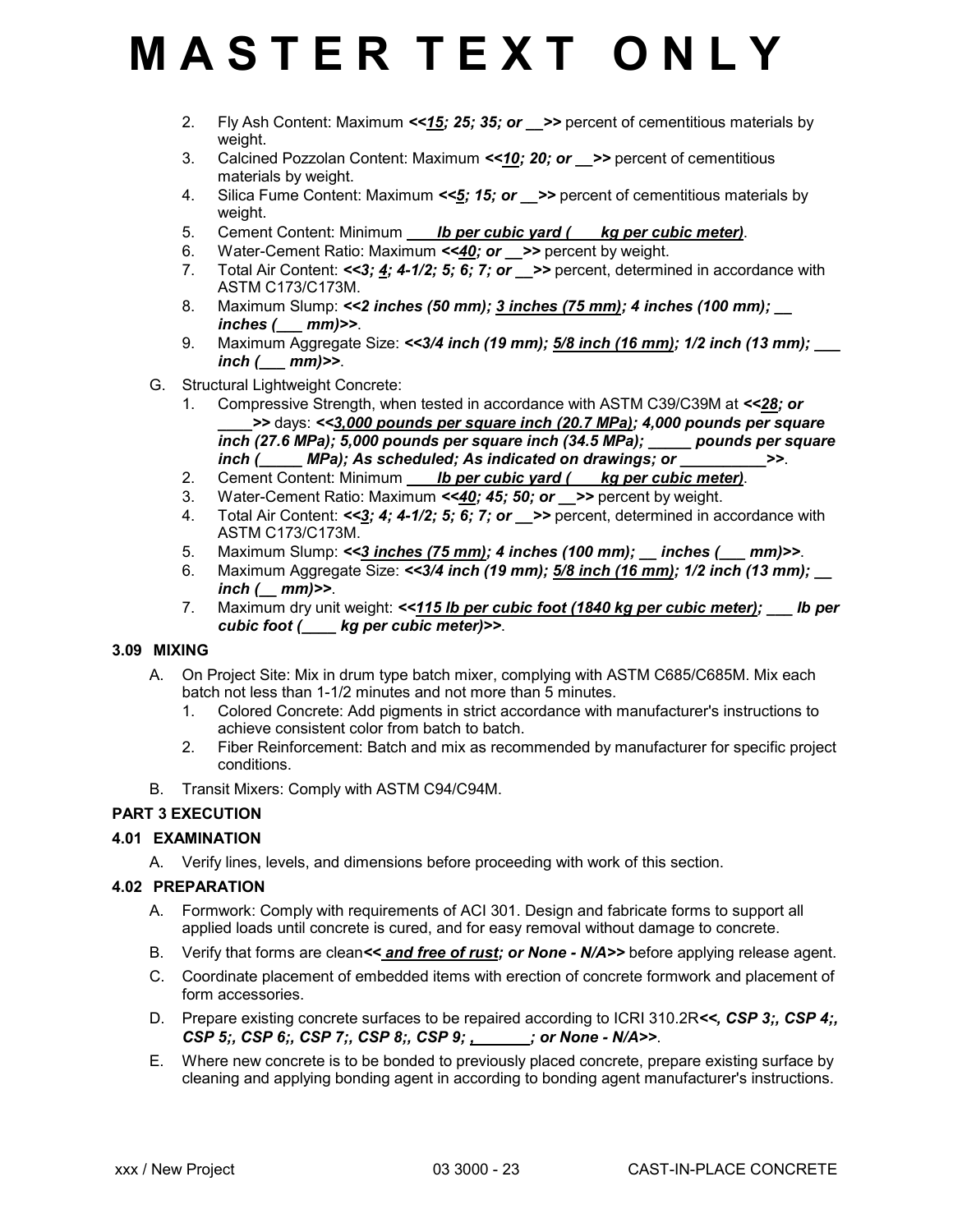- 1. Use epoxy bonding system for bonding to damp surfaces, for structural load-bearing applications, and where curing under humid conditions is required.
- 2. Use latex bonding agent only for non-load-bearing applications.
- F. Where new concrete with integral waterproofing is to be bonded to previously placed concrete, prepare surfaces to be treated in accordance with waterproofing manufacturer's instructions. Saturate cold joint surface with clean water, and remove excess water before application of coat of waterproofing admixture slurry. Apply slurry coat uniformly with semi-stiff bristle brush at rate recommended by waterproofing manufacturer.
- G. In locations where new concrete is doweled to existing work, drill holes in existing concrete, insert steel dowels and pack solid with non-shrink grout.
- H. Interior Slabs on Grade: Install vapor retarder under interior slabs on grade. Lap joints minimum *<<6 inches (150 mm); \_\_\_\_ inches (\_\_\_\_ mm)>>*. Seal joints, seams and penetrations watertight with manufacturer's recommended products and follow manufacturer's written instructions. Repair damaged vapor retarder before covering.
	- 1. Granular Fill Over Vapor Retarder: Cover vapor retarder with compactible granular fill as shown on the drawings. Do not use sand.
	- 2. Vapor Retarder Over Granular Fill: Install compactible granular fill before placing vapor retarder as shown on the drawings. Do not use sand.

### **4.03 INSTALLING REINFORCEMENT AND OTHER EMBEDDED ITEMS**

- A. Fabricate and handle epoxy-coated reinforcing in accordance with ASTM D3963/D3963M.
- B. Comply with requirements of ACI 301. Clean reinforcement of loose rust and mill scale, and accurately position, support, and secure in place to achieve not less than minimum concrete coverage required for protection.
- C. Install welded wire reinforcement in maximum possible lengths, and offset end laps in both directions. Splice laps with tie wire.
- D. Verify that anchors, seats, plates, reinforcement and other items to be cast into concrete are accurately placed, positioned securely, and will not interfere with concrete placement.

#### **4.04 PLACING CONCRETE**

- A. Place concrete in accordance with ACI 304R.
- B. Place concrete for floor slabs in accordance with ACI 302.1R.
- C. Notify *Architect* not less than 24 hours prior to commencement of placement operations.
- D. Maintain records of concrete placement. Record date, location, quantity, air temperature, and test samples taken.
- E. Ensure *<<reinforcement; inserts; waterstops; embedded parts; formed construction joint devices; and* >> will not be disturbed during concrete placement.
- F. Place concrete continuously without construction (cold) joints wherever possible; where construction joints are necessary, before next placement prepare joint surface by removing laitance and exposing the sand and sound surface mortar, by sandblasting or high-pressure water jetting.
- G. Finish floors level and flat, unless otherwise indicated, within the tolerances specified below. ---------- SEE BELOW FOR NEW TEXT ON SLAB JOINTING AND FLOOR TOLERANCES ----

### **4.05 SLAB JOINTING**

- A. Locate joints as indicated on the drawings.
- B. Anchor joint fillers and devices to prevent movement during concrete placement.
- C. Isolation Joints: Use preformed joint filler with removable top section for joint sealant, total height equal to thickness of slab, set flush with top of slab.
	- 1. Install wherever necessary to separate slab from other building members, including columns, walls, equipment foundations, footings, stairs, manholes, sumps, and drains.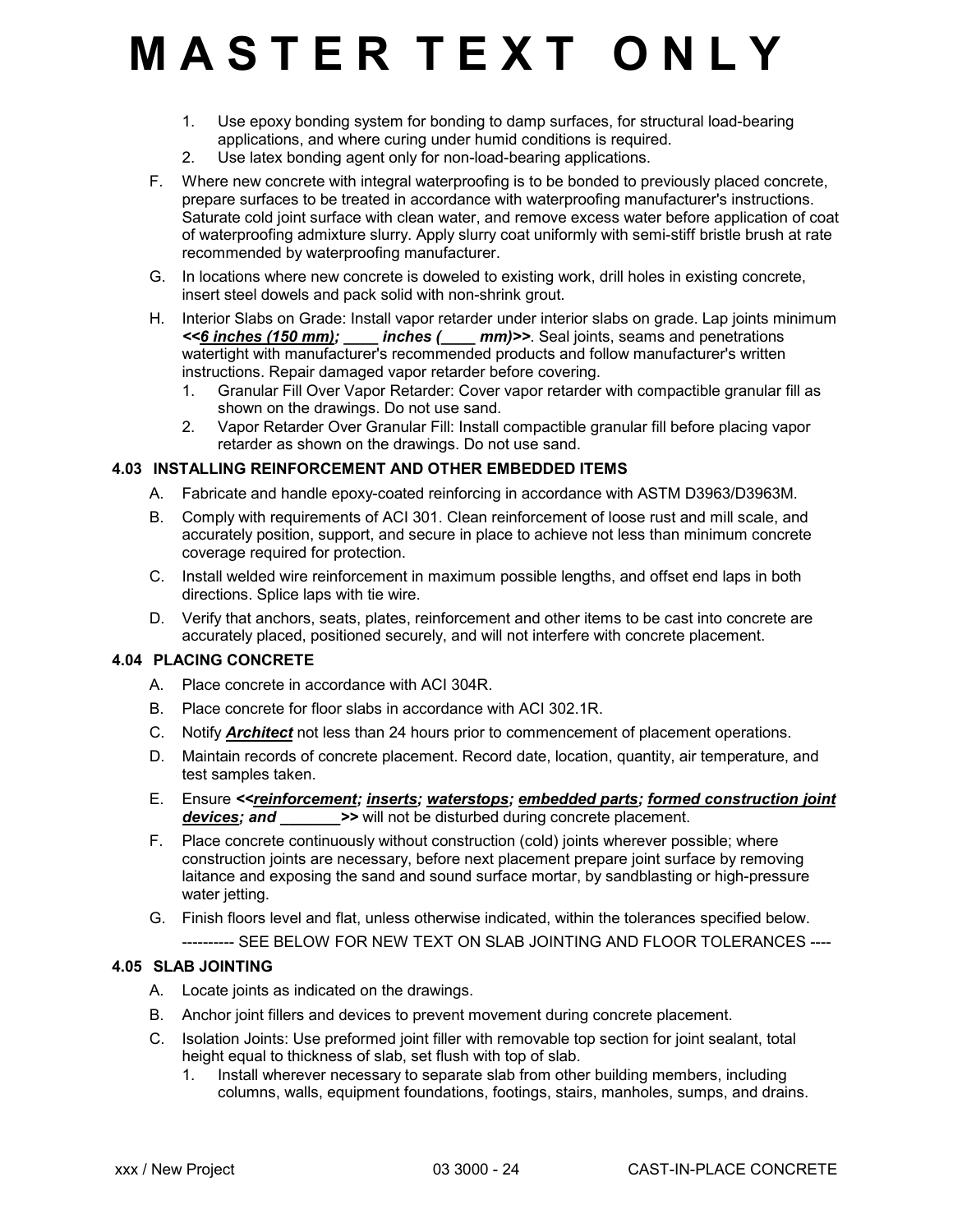- D. Load Transfer Construction and Contraction Joints: Install load transfer devices as indicated; saw cut joint at surface as indicated for contraction joints.
- E. Saw Cut Contraction Joints: Saw cut joints before concrete begins to cool, within *<<4 to 12 hours; or*  $\Rightarrow$  after placing; use  $\lt$  -3/16 inch (5 mm); \_\_\_ inch (\_\_\_ mm)>> thick blade and cut at least <<<u>1 inch (25 mm)</u>; \_\_\_\_ inch (\_\_\_\_ mm)>> deep but not less than <<<u>one</u> *guarter (1/4); or >>* the depth of the slab.
- F. Contraction Joint Devices: Use preformed joint device, with top set flush with top of slab.
- G. Construction Joints: Where not otherwise indicated, use metal combination screed and key form, with removable top section for joint sealant.

#### **4.06 SEPARATE FLOOR TOPPINGS**

- A. Prior to placing floor topping, << roughen substrate concrete surface and; or None N/A>> remove deleterious material. Broom and vacuum clean.
- B. Place required *<<dividers; edge strips; reinforcing; \_\_\_\_\_\_\_\_; and other items to be cast in>>*.
- C. Apply bonding agent to substrate in accordance with manufacturer's instructions.
- D. Apply sand and cement slurry coat on base course, immediately prior to placing toppings.
- E. Place concrete floor toppings to required lines and levels.
	- 1. Place topping in checkerboard panels not to exceed  $\leq 20$  feet (6 m); feet ( $m$ )>> in either direction.
- F. Screed toppings level, maintaining surface flatness of maximum <<**1:1000; or \_\_\_\_\_\_\_\_>>**.

### **4.07 FLOOR FLATNESS AND LEVELNESS TOLERANCES**

- A. An independent testing agency, as specified in Section *01 4000*, will inspect finished slabs for conformance to specified tolerances.
- B. Maximum Variation of Surface Flatness:
	- 1. Exposed Concrete Floors: <<<u>1/4 inch (6 mm)</u>; 1/8 inch (3 mm); \_\_\_\_ inch (\_\_\_\_ mm)>> in *<<10 feet (3 m); \_\_\_\_ feet (\_\_\_\_ m)>>*.
	- 2. Under Seamless Resilient Flooring: *<<1/4 inch (6 mm); 1/8 inch (3 mm); \_\_\_\_ inch (\_\_\_\_ mm)>>* in *<<10 feet (3 m); \_\_\_\_ feet (\_\_\_\_ m)>>*.
	- 3. Under Carpeting: *<<1/4 inch (6 mm); 1/8 inch (3 mm); \_\_\_\_ inch (\_\_\_\_ mm)>>* in *<<10 feet (3 m); \_\_\_\_ feet (\_\_\_\_ m)>>*.
- C. Correct the slab surface if tolerances are less than specified.

----------------------------------------------------------------------------------------------------

- E. Minimum F(F) Floor Flatness and F(L) Floor Levelness Values:
	- 1. Exposed to View and Foot Traffic: F(F) of 20; F(L) of 15*<<, on-grade only;, before removal of shoring; \_\_\_\_\_\_; or None - N/A>>*.
	- 2. Under Raised Access Flooring: F(F) of 20; F(L) of 15*<<, on-grade only;, before removal of shoring; \_\_\_\_\_\_; or None - N/A>>*.
	- 3. Under Thick-Bed Tile: F(F) of 20; F(L) of 15*<<, on-grade only;, before removal of shoring; \_\_\_\_\_\_; or None - N/A>>*.
	- 4. Under Carpeting: F(F) of 25; F(L) of 20*<<, on-grade only;, before removal of shoring; \_\_\_\_\_\_; or None - N/A>>*.
	- 5. Under Thin Resilient Flooring and Thinset Tile: F(F) of 35; F(L) of 25*<<, on-grade only;, before removal of shoring; \_\_\_\_\_\_; or None - N/A>>*.
	- 6. Parking Structure: F(F) of 20; F(L) of 15*<<, on-grade only;, before removal of shoring; \_\_\_\_\_\_; or None - N/A>>*.
	- 7. Warehouse Floors On Grade: F(F) of  $\Box$ ; F(L) of  $\Box$ .
- F. Measure F(F) Floor Flatness and F(L) Floor Levelness in accordance with ASTM E1155 (ASTM E1155M), within 48 hours after slab installation; report both composite overall values and local values for each measured section.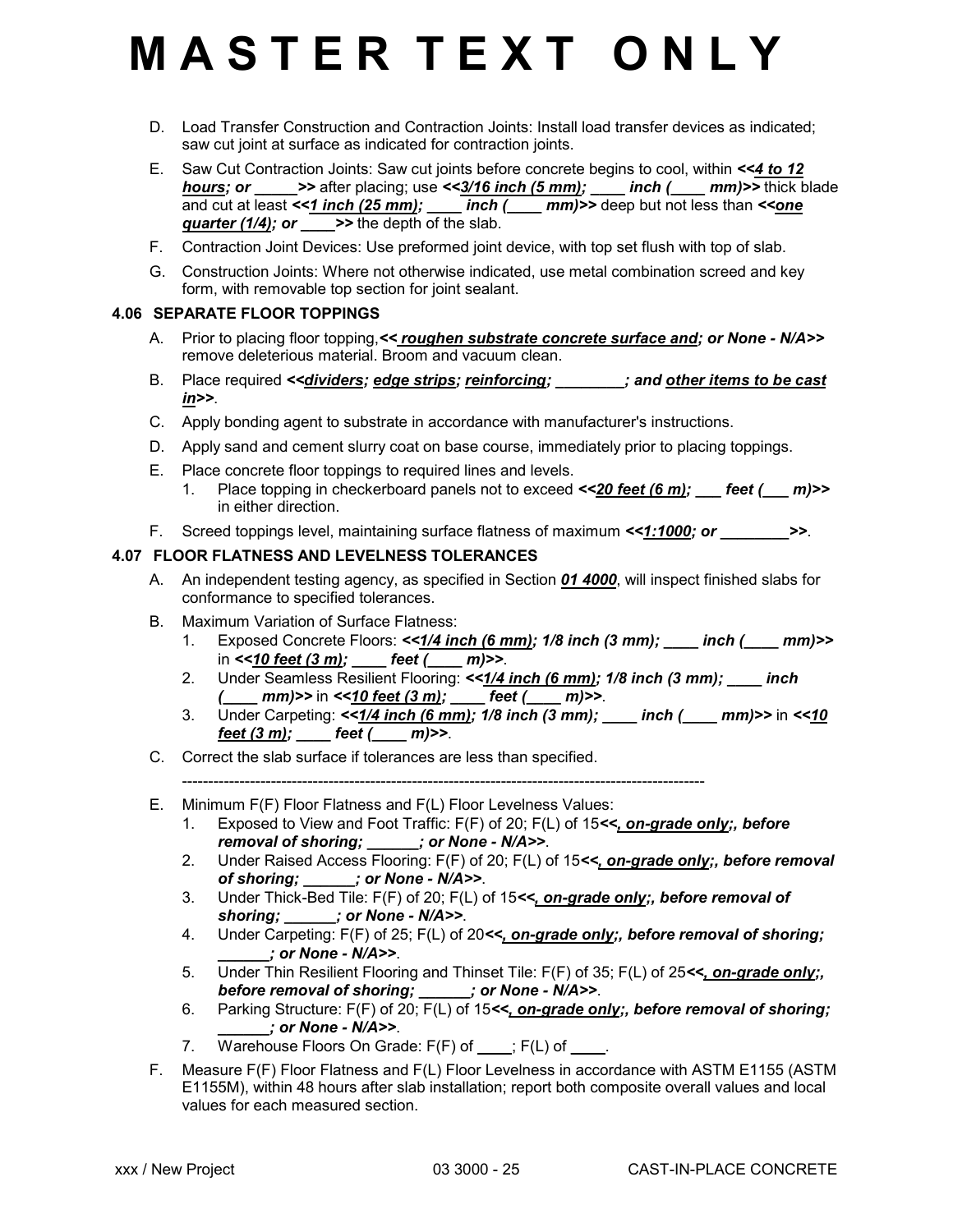G. Correct the slab surface if composite overall value is less than specified and if local value is less than two-thirds of specified value or less than F(F) 13/F(L) 10.

----------------------------------------------------------------------------------------------------

I. Correct defects by grinding or by removal and replacement of the defective work. Areas requiring corrective work will be identified. Re-measure corrected areas by the same process.

#### **4.08 CONCRETE FINISHING**

- A. Repair surface defects, << *including tie holes,; or None N/A>*> immediately after removing formwork.
- B. Unexposed Form Finish: Rub down or chip off fins or other raised areas *<<1/4 inch (6 mm); \_\_\_ inch (\_\_ mm)>>* or more in height.
- C. Exposed Form Finish: Rub down or chip off and smooth fins or other raised areas *<<1/4 inch (6 mm); \_\_\_ inch (\_\_ mm)>>* or more in height. Provide finish as follows:
	- 1. Smooth Rubbed Finish: Wet concrete and rub with carborundum brick or other abrasive, not more than 24 hours after form removal.
	- 2. Grout Cleaned Finish: Wet areas to be cleaned and apply grout mixture by brush or spray; scrub immediately to remove excess grout. After drying, rub vigorously with clean burlap, and keep moist for 36 hours.
	- 3. Cork Floated Finish: Immediately after form removal, apply grout with trowel or firm rubber float; compress grout with low-speed grinder, and apply final texture with cork float.
- D. Concrete Slabs: Finish to requirements of ACI 302.1R, and as follows:
	- 1. Surfaces to Receive Thick Floor Coverings: "Wood float" as described in ACI 302.1R; thick floor coverings include *<<quarry tile; ceramic tile; Portland cement terrazzo; and \_\_\_\_\_\_\_\_>>* with full bed setting system.
	- 2. Surfaces to Receive Thin Floor Coverings: "Steel trowel" as described in ACI 302.1R; thin floor coverings include *<<carpeting; resilient flooring; seamless flooring; resinous matrix terrazzo; thin set quarry tile; thin set ceramic tile; and \_\_\_\_\_\_\_\_>>*.
	- 3. Decorative Exposed Surfaces: Trowel as described in ACI 302.1R; use steel-reinforced plastic trowel blades instead of steel blades to avoid black-burnish marks; decorative exposed surfaces include *<<surfaces to be stained or dyed; pigmented concrete; surfaces to receive liquid hardeners; surfaces to receive dry-shake hardeners; surfaces to be polished; all other exposed slab surfaces; and \_\_\_\_\_>>*.
		- a. Steel-Reinforced Plastic Trowel Blade Manufacturer: Wagman Metal Products, Inc: www.wagmanmetal.com.
	- 4. Other Surfaces to Be Left Exposed: Trowel as described in ACI 302.1R, minimizing burnish marks and other appearance defects.
	- 5. Chemical Hardener: See Section *03 3511*.
- E. In areas with floor drains, maintain floor elevation at walls; pitch surfaces uniformly to drains *<<at 1:100 nominal; at 1:50 nominal; at \_\_\_\_ nominal; or as indicated on drawings>>*.

### **4.09 CURING AND PROTECTION**

- A. Comply with requirements of ACI 308R. Immediately after placement, protect concrete from premature drying, excessively hot or cold temperatures, and mechanical injury.
- B. Maintain concrete with minimal moisture loss at relatively constant temperature for period necessary for hydration of cement and hardening of concrete.
	- 1. Normal concrete: Not less than 7 days.
	- 2. High early strength concrete: Not less than 4 days.
- C. Formed Surfaces: Cure by moist curing with forms in place for full curing period.
- D. Surfaces Not in Contact with Forms:
	- 1. Slabs and Floors To Receive Adhesive-Applied Flooring: Curing compounds and other surface coatings are usually considered unacceptable by flooring and adhesive manufacturers. If such materials must be used, either obtain the approval of the flooring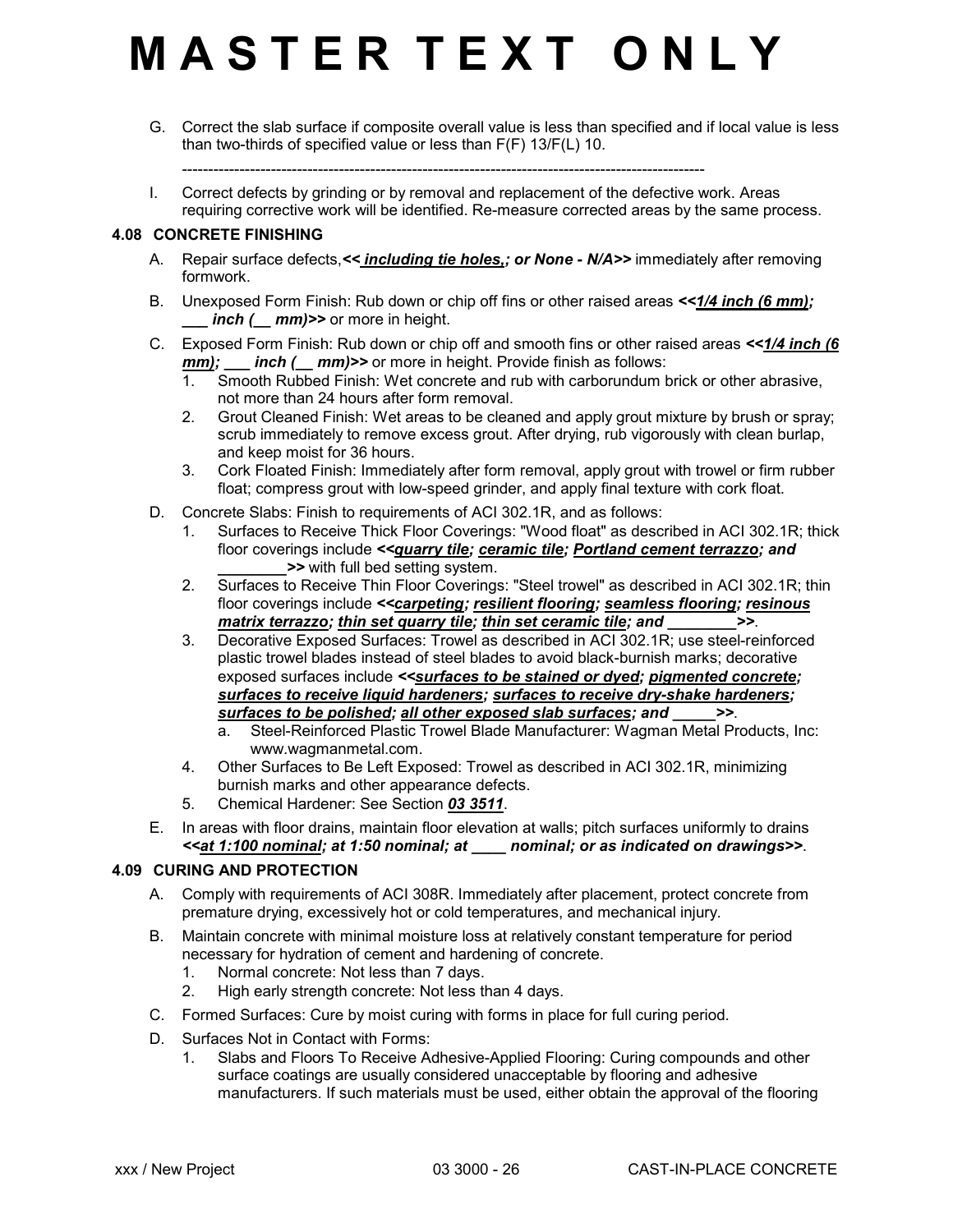and adhesive manufacturers prior to use or remove the surface coating after curing to flooring manufacturer's satisfaction.

- 2. Initial Curing: Start as soon as free water has disappeared and before surface is dry. Keep continuously moist for not less than three days by *<<water ponding; water-saturated sand; water-fog spray; saturated burlap; or \_\_\_\_\_>>*.
	- a. Ponding: Maintain 100 percent coverage of water over floor slab areas, continuously for  $<<\underline{4}$ ; or  $\_\_\_\_$  >> days.
	- b. Spraying: Spray water over floor slab areas and maintain wet.
	- c. Saturated Burlap: Saturate burlap-polyethylene and place burlap-side down over floor slab areas, lapping ends and sides; maintain in place.
- 3. Final Curing: Begin after initial curing but before surface is dry.
	- a. Moisture-Retaining Sheet: Lap strips not less than *3 inches (75 mm)* and seal with waterproof tape or adhesive; secure at edges.
	- b. Curing Compound: Apply in two coats at right angles, using application rate recommended by manufacturer.

### **4.10 FIELD QUALITY CONTROL**

- A. An independent testing agency will perform field quality control tests, as specified in Section *01 4000 - Quality Requirements*.
- B. Provide free access to concrete operations at project site and cooperate with appointed firm.
- C. Submit proposed mix design*<< of each class of concrete; or None N/A>>* to*<< inspection* **and; or None - N/A>>** testing firm for review prior to commencement of concrete operations.
- D. Tests of concrete and concrete materials may be performed at any time to ensure conformance with specified requirements.
- E. Compressive Strength Tests: ASTM C39/C39M. For each test, mold and cure *<<three; four; or \_\_\_\_\_>>* concrete test cylinders. Obtain test samples for every *<<100 cubic yards (76 cu m); 75 cubic yards (57 cu m); \_\_\_\_\_\_\_\_ cubic yards (\_\_\_\_\_\_\_\_ cu m)>>* or less*<< of each class; or None - N/A>>* of concrete placed.
- F. Take one additional test cylinder during cold weather concreting, cured on job site under same conditions as concrete it represents.
- G. Perform one slump test for each set of test cylinders taken, following procedures of ASTM C143/C143M.
- H. Slab Testing: Cooperate with manufacturer of specified moisture vapor reduction admixture (MVRA) to allow access for sampling and testing concrete for compliance with warranty requirements.

### **4.11 DEFECTIVE CONCRETE**

- A. Test Results: The testing agency shall report test results in writing to *Architect* and *Contractor* within 24 hours of test.
- B. Defective Concrete: Concrete not conforming to required lines, details, dimensions, tolerances or specified requirements.
- C. Repair or replacement of defective concrete will be determined by the *Architect*. The cost of additional testing shall be borne by *Contractor* when defective concrete is identified.
- D. Do not patch, fill, touch-up, repair, or replace exposed concrete except upon express direction of *Architect* for each individual area.

### **4.12 PROTECTION**

A. Do not permit traffic over unprotected concrete floor surface until fully cured.

### **4.13 SCHEDULE - CONCRETE TYPES AND FINISHES**

A. Foundation Walls: *3,000 pounds per square inch (20.7 MPa)* 28 day concrete, form finish with honeycomb filled surface.